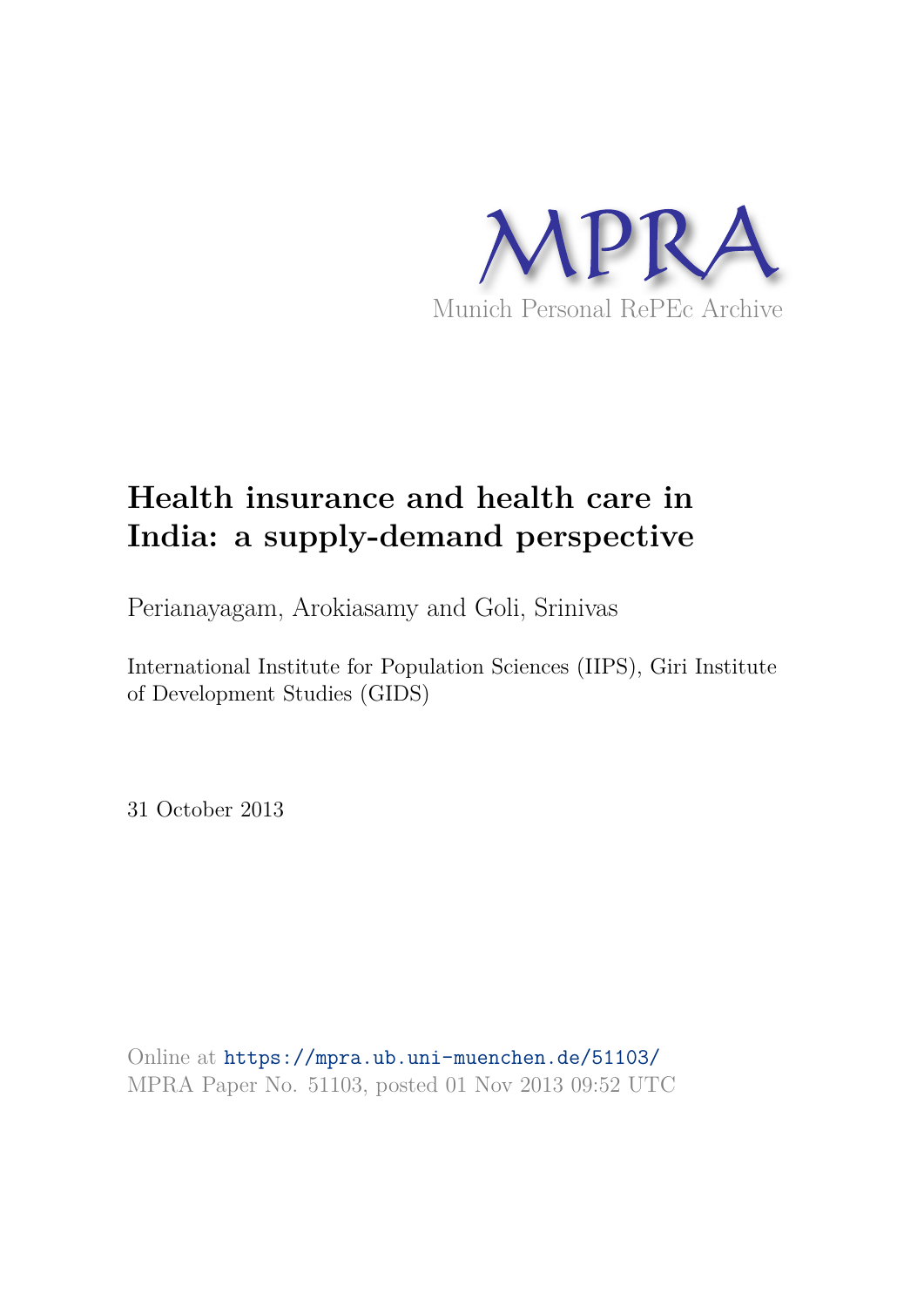# **Health insurance and health care in India: a supply-demand perspective**

**Abstract:** India's health care and health financing provision is characterized by too little Government spending on health, meager health insurance coverage, declining public health care use contrasted by highest levels of private out-of-pocket health spending in the world. To understand the interconnectedness of these disturbing outcomes, this paper envisions a theoretical framework of health insurance and health care revisits the existing health insurance schemes and assesses the health insurance cover in relation to the pattern of health care use using data from myriad official statistics and the recent NFHS, 2005-06. Theoretical exploration of the axis of supply-demand determinants unfolds that a complex of factors such as sparse health financing options, self-obstructing heavily risk protected insurance market and weak consumer demand contribute to the measly level of health insurance penetration in India. Health insurance cover is found to be a strong determinant of modern health care use. Regional and rural-urban disparities in health insurance and health care are significant. Health insurance coverage is positively related while public health care use is negatively related with household economic condition and education status. The complex axis of critical supply side imperfections and considerable demand side weaknesses necessitate a major health care reform with the viable financing and health care options.

#### **Introduction**

In the aftermath, of major economic reforms rolled out since 1990, the average socioeconomic conditions of India's populations have been steadily improving; however, the slow progress in raising Government spending on health and improving health care services remain generic problems. The emergence of the double burden of infectious as well as the rising noncommunicable diseases has meant an even greater demand for healthcare and increasing pressure on the existing health care facilities.

In India, a number of previous studies on health financing and health care use showed that the poor and deprived households were driven to spend a much larger proportion of their meager income on health care compared with socioeconomically better off households. For the poor and deprived, the burden of treatment, especially inpatient care, was disproportionately heavy. Peters *et al.,* (2002) came up with more startling observations: on average, the poorest quintile of Indians is 2.6 times more likely than the richest to forego medical treatment in the event of illness; more than 40 per cent of individuals who are hospitalized in India in a year borrow money or sell assets to cover the cost of health care; and hospitalized Indians spend more than half of their total annual expenditure on health care.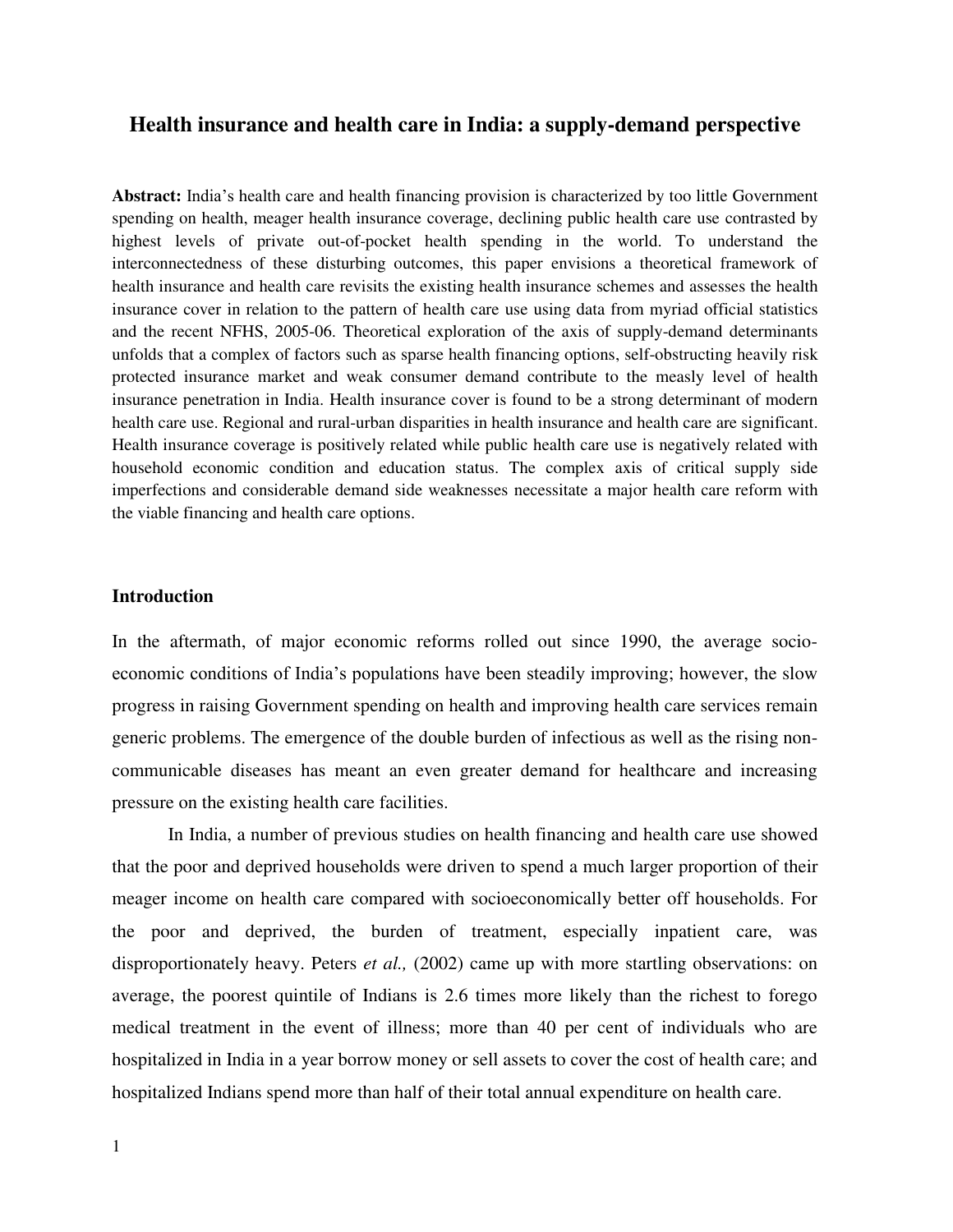As India ventures to embrace health system reform and a liberalized health care financing system, the development of private health insurance market in the country will not leave the poor unaffected (Ferreiro, 2000; Srinivasan, 2001; Government of India, 2005). In the past three decades, the development of health care system has seen modest progress but the lack of progress in developing an assortment of health financing options remains a fundamental weakness in India. Insurance sector reform initiatives aimed to promote market driven health insurance can have an adverse effect on the poor in healthcare services utilization and access to financing of health care cost and quality (Deepa and Vinish, 2004).

In the recent past, health sector reform initiative in India– a strategic intervention to improve the performance of a health care system – is comprised of a variety of actions such as financing, payment reform, regulation, and others, which operate on either or both sides of this demand-supply identity (Berman, 1998; Mills, 2000; Rangacharya, 2001.). It follows, therefore, that successful intervention - intervention which achieves some intended objectives - will be more likely to the extent that the factors determining both consumer and provider behavior are well understood and predictable.

In this backdrop, there is considerable void of connecting empirical evidences concerning various health care financing options, the measly health insurance coverage, the absence of a national health insurance policy and, the lack of market competence to drive insurance sector growth vis-à-vis inequitable health care use. The lack of comprehensible empirical evidence based research concerning the overall penetration and socioeconomic differentials in health insurance cover in relation to health care utilisation pattern continue to drain Indian health policy makers into intricacy.

A multitude of factors may be responsible for the health care outcomes and missed opportunities of health care in India. The availability of reliable and sustainable health financing options provides the critical interface between life saving and life enhancing interventions for people who need them. Set to this context, this paper addresses a considerable gap in the growing effort to study health care and health financing in India. We explore supply-demand axis of health care and health financing options, assess health insurance coverage levels and examine the patterns of health care use and their social determinants. We further explore state variations to provide necessary insights about the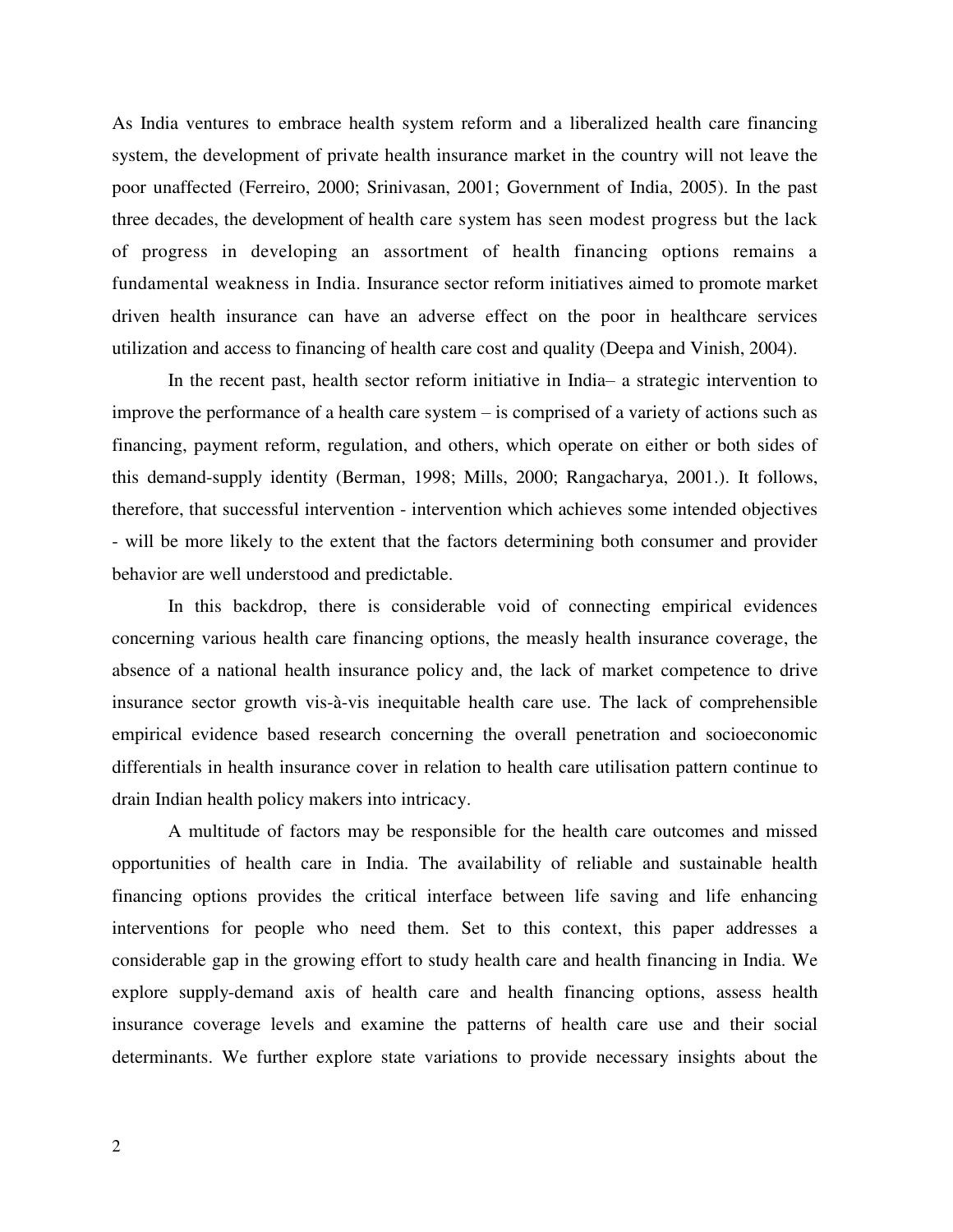connecting pathways of health risk burden vis-à-vis coverage in health insurance and the skewed public-private health care use in India.

#### **Analytical Framework**

#### *A framework of supply-demand determinants of health insurance and health care in India*

Analogous to health care system of many countries in the world, India has a dual health care sector comprising: a) public sector health care system where health care service is free or subsidized majorly through a large network of government-operated facilities and b) private sector health care system where health spending is fully paid out-of-pocket by individuals or households. Akin to the health care system, the existing health insurance schemes, apply to both public and private health care systems. However, India's health insurance penetration level remains extremely low to make any dent as a major health financing option majorly because of lack of progress in the health sector policy reform and persistent imperfections arising from the compounding effects of supply-demand in equilibrium and contextual factors.

Previous studies have alluded that the levels of health care and health insurance coverage are the outcome of the interactions between the consumer and the provider, in which the demand for a service is met by the provision (supply) of that service (Berman, 1998; Ellis *et al.*, 2000; Kutzin, 2001; Mahal, 2002; Ahuja, 2004; Wagstaff *et al*., 2009). While there is a rich literature on frameworks measuring health system performance worldwide, literature on analytical frameworks devoted to studying health care system, health financing choices and demand for health care especially in the Indian context are scarce. In this backdrop, we conceptualize a new structural framework to assess supply-demand axis of health insurance and health care in India.

A range of factors related to this: a) access to and opportunity for health care: availability, accessibility, affordability, and acceptability and b) use of health care: socioeconomic, cultural and contextual factors may either enhance or obstruct health care utilization and outcomes. In this paper, based on the above fundamentals, we proposition a framework of supply-demand determinants of health insurance, health care system and health choice and use in India. In theoretical terms, a given level of health outcome is shaped by a complex set of supply–demand related determinants of health care and the functional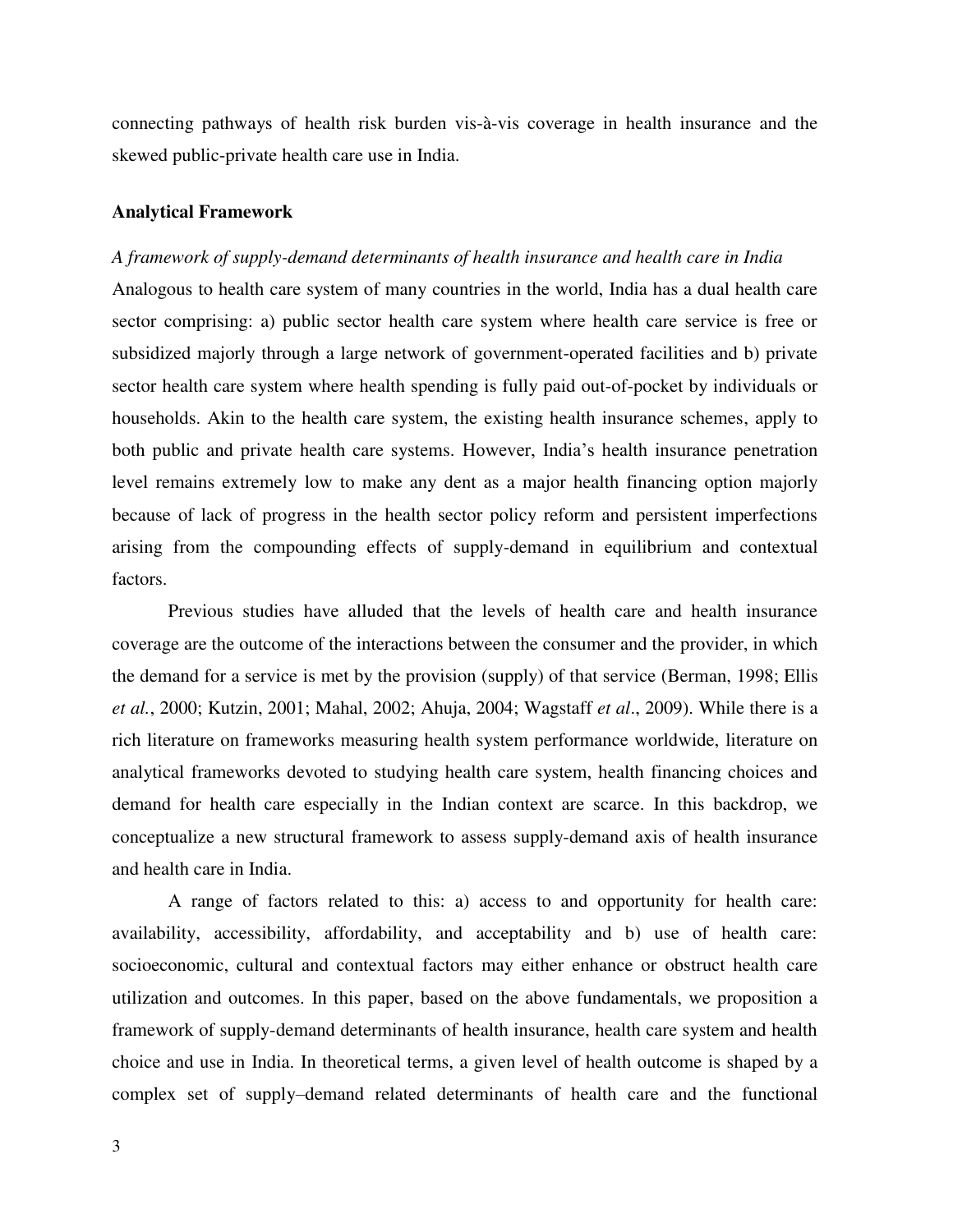relationship among those determinants. The theoretical structure of this framework unveils the critical pathways through which the supply-demand, intermediary and proximate determinants shape a) health insurance coverage and b) health care system and outcomes in India (figure 1). The principal dimensions of this framework include supply and demand side determinants that mediate the quality and choice of health finance and health care.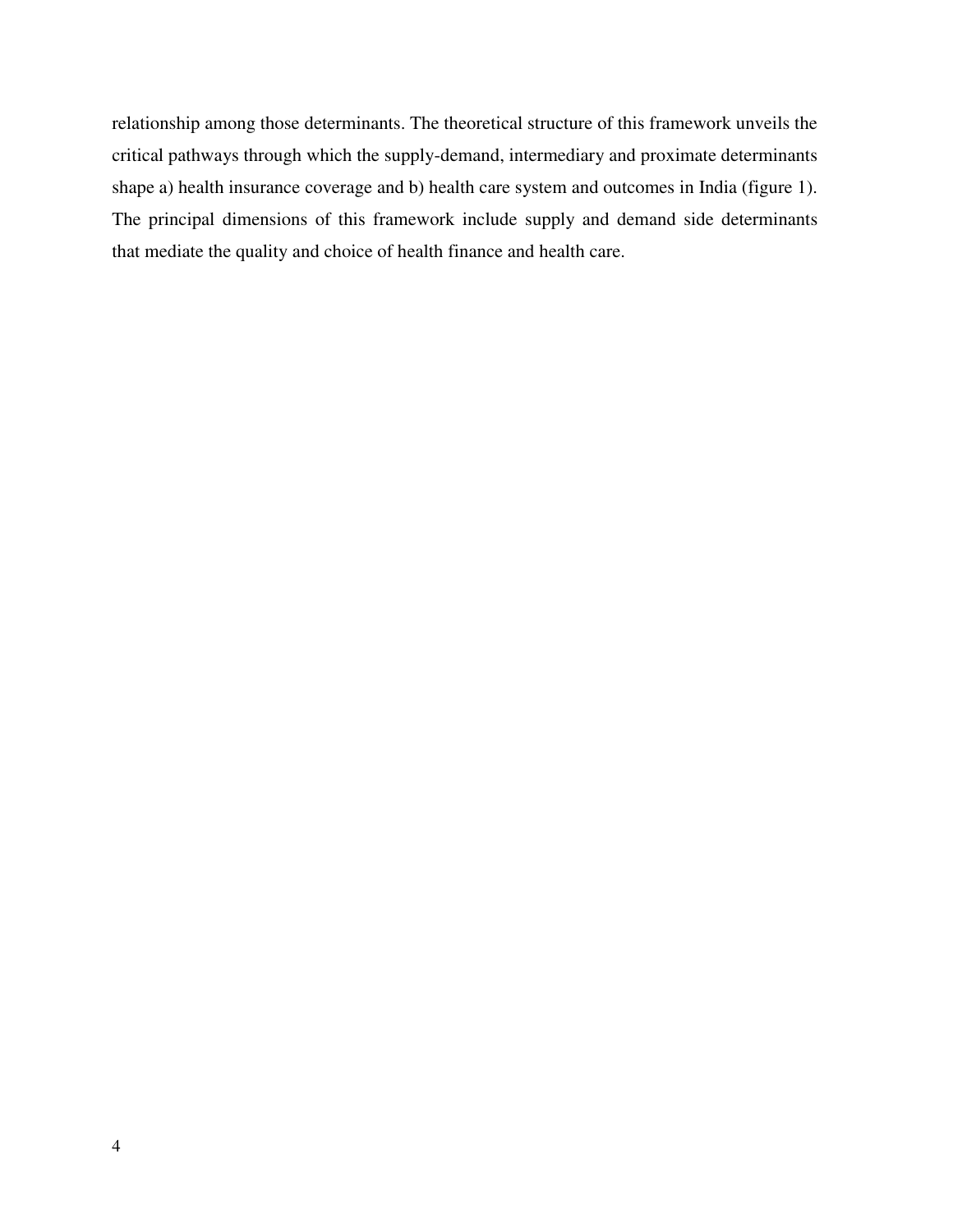

A Framework of Supply- Demand Axis of Health Insurance and Health Care: Illustrated with the Case of India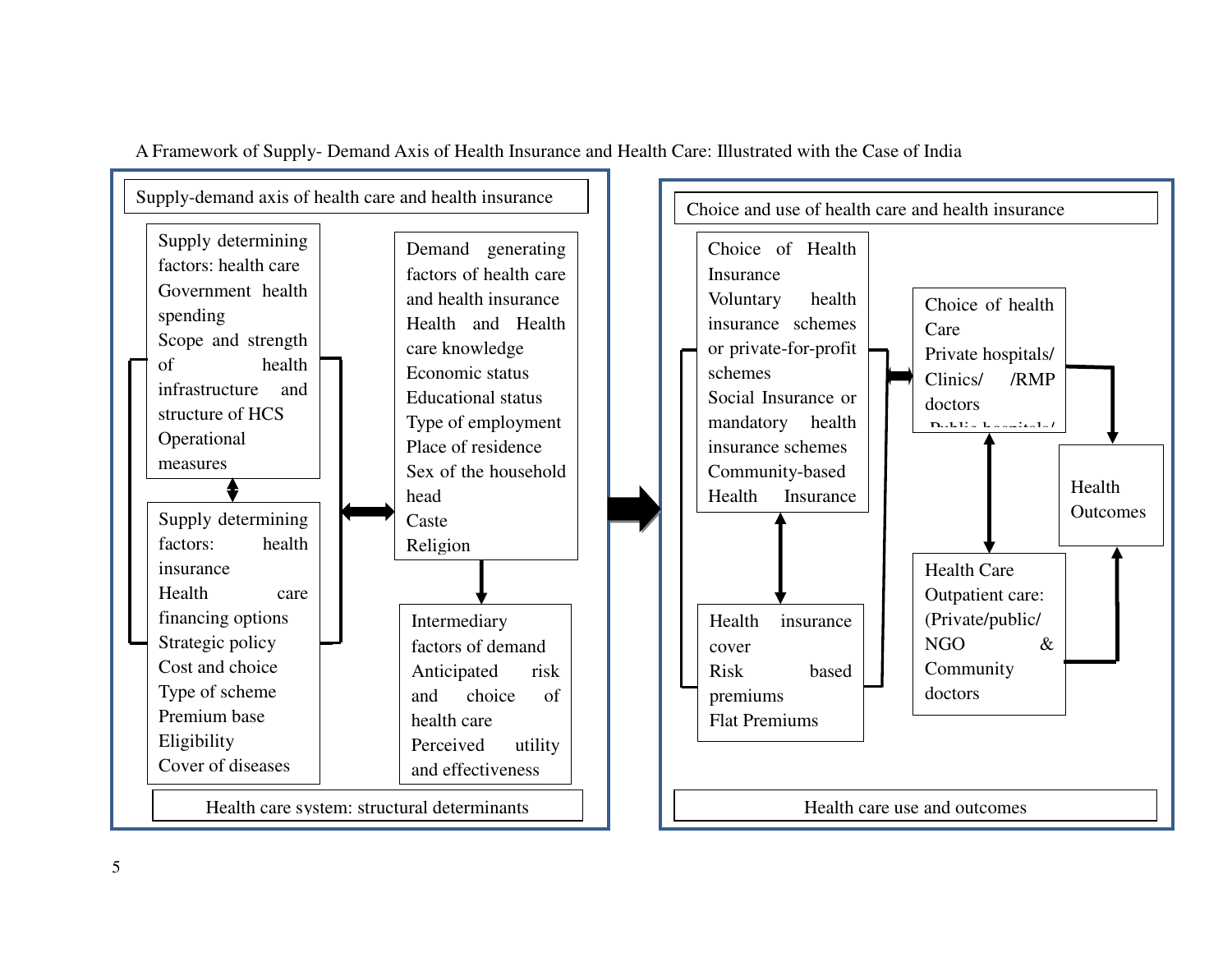*The structural determinants of health insurance* comprise supply, demand and intermediary factors leading to the choice of health insurance*. The supply determinants of health insurance*: include type of health insurance schemes, specific products, operational measures, accessibility, premium base, choice and quality of providers, eligibility criteria, nature of subsidy (risk pooling), and reimbursement policy. *The demand determinants of insurance:* include socioeconomic, demographic and contextual (location, culture) factors. The demand determinants represent the ability of individual to choose among the competing alternative products and have considerable effects in driving health insurance coverage. Both the supply-demand determinants of health insurance are currently major limiting factors of health insurance coverage in India. *The intermediary determinants of health insurance:* include variables related to nature of health risk, perceived utility and effectiveness and behavioral attributes of individuals.

The *structural determinants of health care system, choices and outcomes* encompass more wide-ranging components of supply-demand determinants and contextual factors shaping health care use patterns including health care financial options. *The supply determinants of health care system and health outcome* consist of variables related to health care system: structure and organization, strategic policy framework, scope and strength of health interventions, operational measures, magnitude and quality of human resources for health, effective use of resources, affordability and equitable access, health system responsiveness and variables related to quality, cost, choice of health care and health care financing options. *The demand determinants* include health risk conditions, socioeconomic, demographic and contextual (location, culture) factors. Overall, the determinants of demand represent the capacity of individual to access and assess the competing alternative of health care vis-à-vis nature and intensity of health risks that will cumulatively determine the need to use health care. *The intermediary factors* comprise broadly social, political and economic environment, risk perception, perceived utility, attitudes and information on quality and choices (technology and competing alternative) of health care products.

Overall, this framework provides a broad-based theoretical and analytical paradigm to study health insurance and health care use patterns in India. This framework comprehends numerous health system and policy related research questions as an important tool of analysis.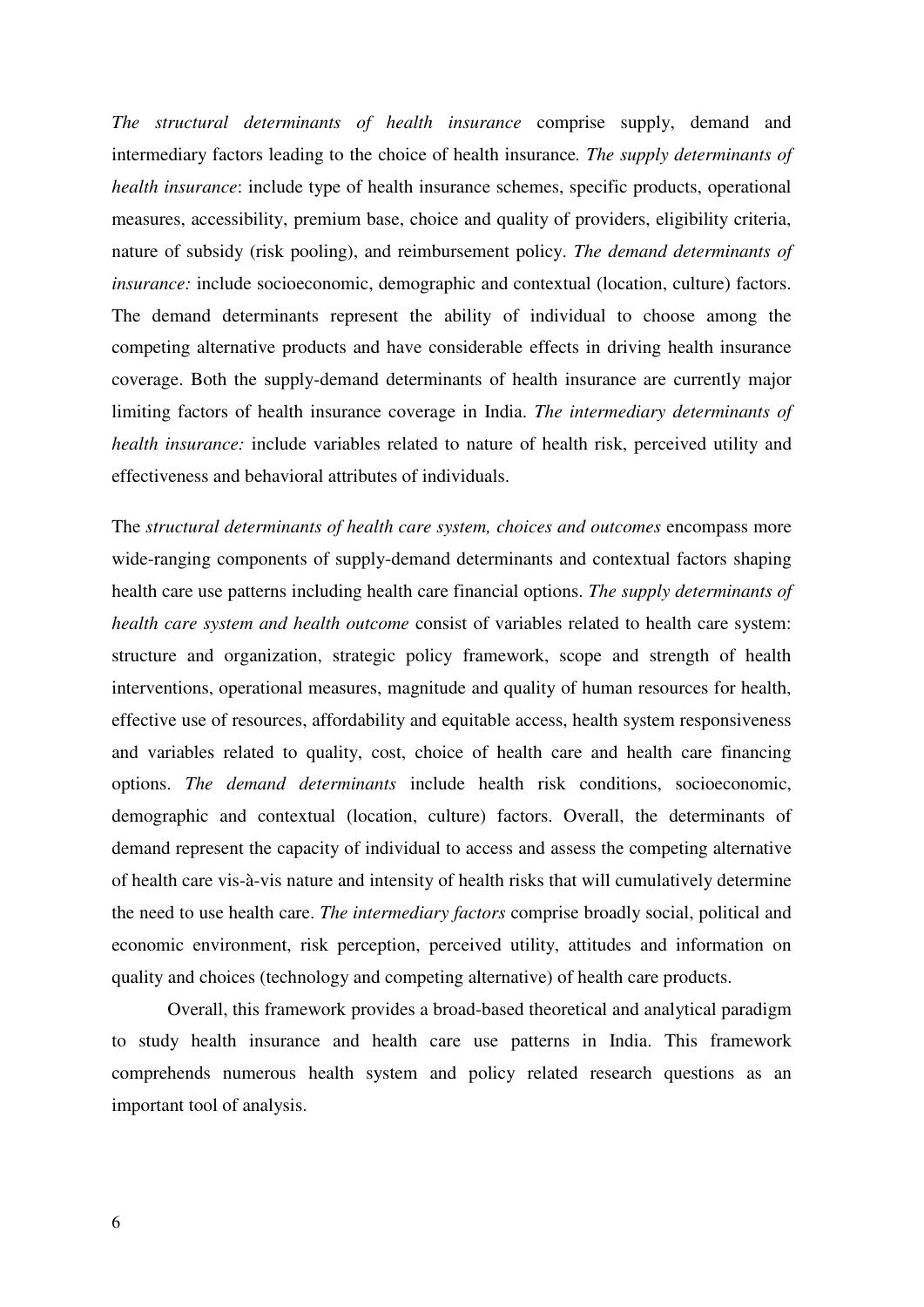## **Materials and Methods**

#### **Data Sources**

In this analysis, we use data from multiple sources: a) to understand the levels of private out of pocket health expenditure and available health financing options b) to devise a comprehensible supply and demand axis of various health insurance schemes c) to explore demand determinants of health insurance cover and health care use patterns in India.

First, data from the following national and international official statistics have been used to examine available health care and health financing options, their composition and trends in India: a) National commission on Macro-economic and health report, Ministry of Health and Family Welfare, Government of India, New Delhi, 2005; b) Information available from Health Insurance Data report, 2010-2011 of Insurance Information Bureau, India; c) World Bank Report 2002 and World Health Report 2003.

Second, we use data from the latest round of National Family Health Survey (NFHS-3) conducted in 2005-06 to assess variations and socioeconomic differentials in health insurance cover and health care use pattern in Indian states. NFHS-3 had collected information on self-reported health insurance coverage representative sample of 109,041 households nationally. (for more detailed description of sampling design, see IIPS & ORC Macro, and 2007). In the household questionnaire, the respondent was asked 'whether any member of the household is covered with a health scheme and the type of health insurance scheme'. In the household questionnaire, the respondent was asked 'whether any member of the household is covered with a health scheme and the type of health insurance scheme'. In the NFHS-3, the health insurance schemes were categorized as:

- Voluntary health insurance schemes or private-for-profit commercial health insurance schemes.
- Employer –based health schemes: 1) mandatory or government run schemes such as a) employee state insurance scheme (ESIS) b) central Government health scheme (CGHS); 2) private employer-based health insurance schemes, and
- Health insurance schemes offered by non-governmental organizations or community based on health insurance.

## **Methods of Analysis**

First, we present trend analysis of public health spending, private out of pocket expenditure, and health insurance cover with comparison of selected countries in the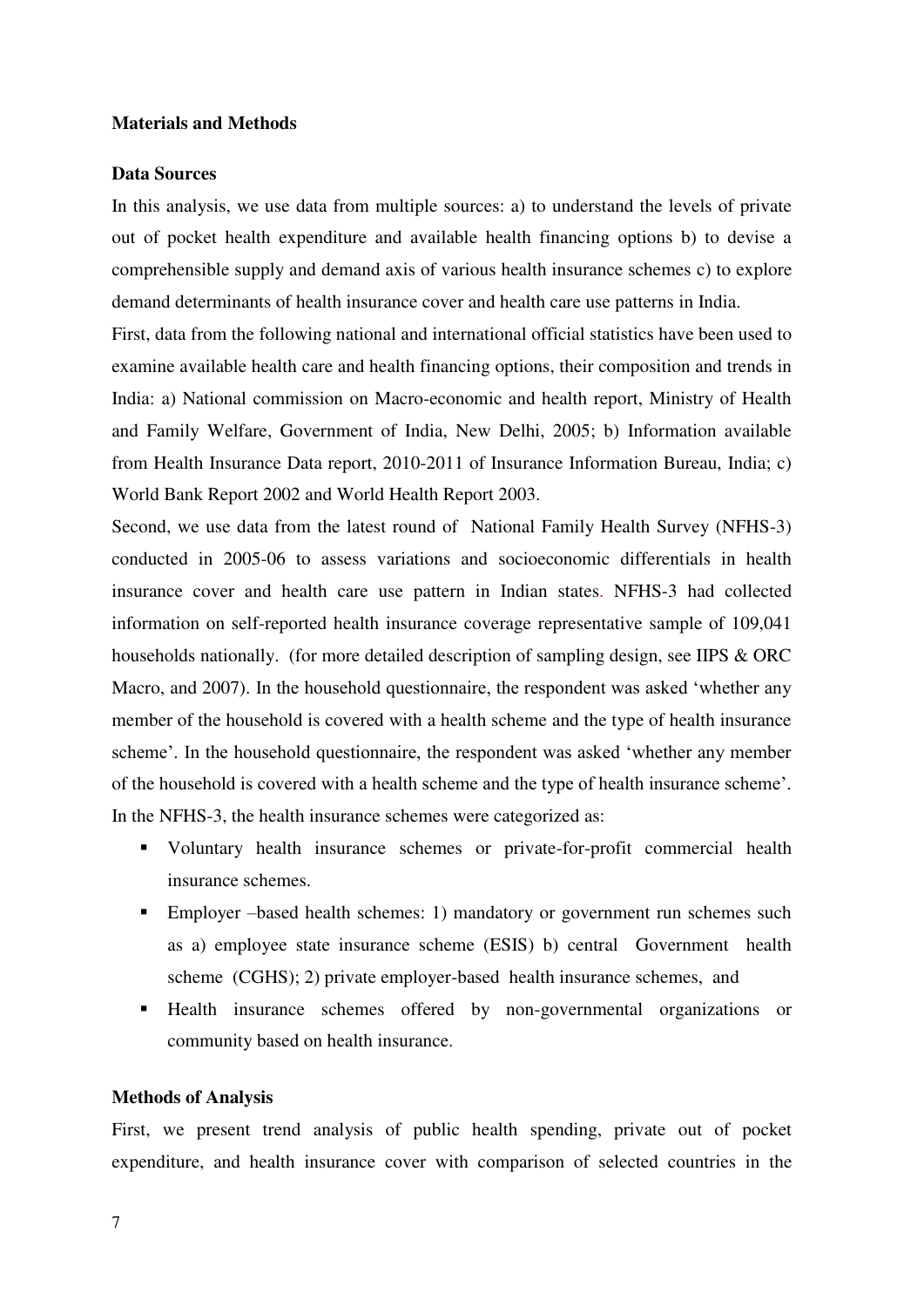world. Second, we use NFHS data on health insurance cover, and health care use for unfolding health care use patterns according to source of health insurance, health care and key socioeconomic determinants. Third, we examine the cross-state variations in health insurance cover and health care use pattern in India.

Bivariate and multivariate methods are used in this analysis. Multivariate logit regression models are estimated to assess the effect of socioeconomic factors on health insurance coverage and type of health insurance: (i) public health insurance (ESIS  $\&$ CGHS) (ii) private health insurance schemes which include community health insurance programme, other privately purchased commercial health insurance and other health scheme or health insurance and, (iii) employer provided health insurance (the other health insurance through employer and medical cost reimbursement from the employer). Multivariate logit regression models have also been estimated to find the effect of health insurance and types of health insurance vis-à-vis socioeconomic demand factors on health care utilization patterns.

#### **Results**

#### *Supply perspective of health care in India*

India's public health care system is considered as the main visage of health care for the people in vulnerable socioeconomic conditions. However, despite the recent expansion and modernization efforts in public health facilities, public health care system continues to suffer from poor management, stumpy service quality and weak finances. On the other hand, private health care facilities comprising a mixed bag of both superior and substandard quality services are more expensive. As a result, in the absence of alternative health financial options, households typically have to borrow or sell assets or drain major savings to meet hospitalization costs (Gumber, 2001; Gumber and Kulkarni, 2000; Peters *et al.*, 2002). The World Bank (2002) estimated that a quarter of all Indians are pushed into poverty as a direct result of medical expenses in the incidence of hospitalization.

### *Government health spending versus private out of pocket expenditure in India*

In India as in the past, the Government spending on health continues to be undermined during the period of economic liberalization. Despite the recent modest increases in budget allocation to both ongoing and newly launched health care programmes, Government health expenditure at just under one percent of GDP is, one of the lowest and consequently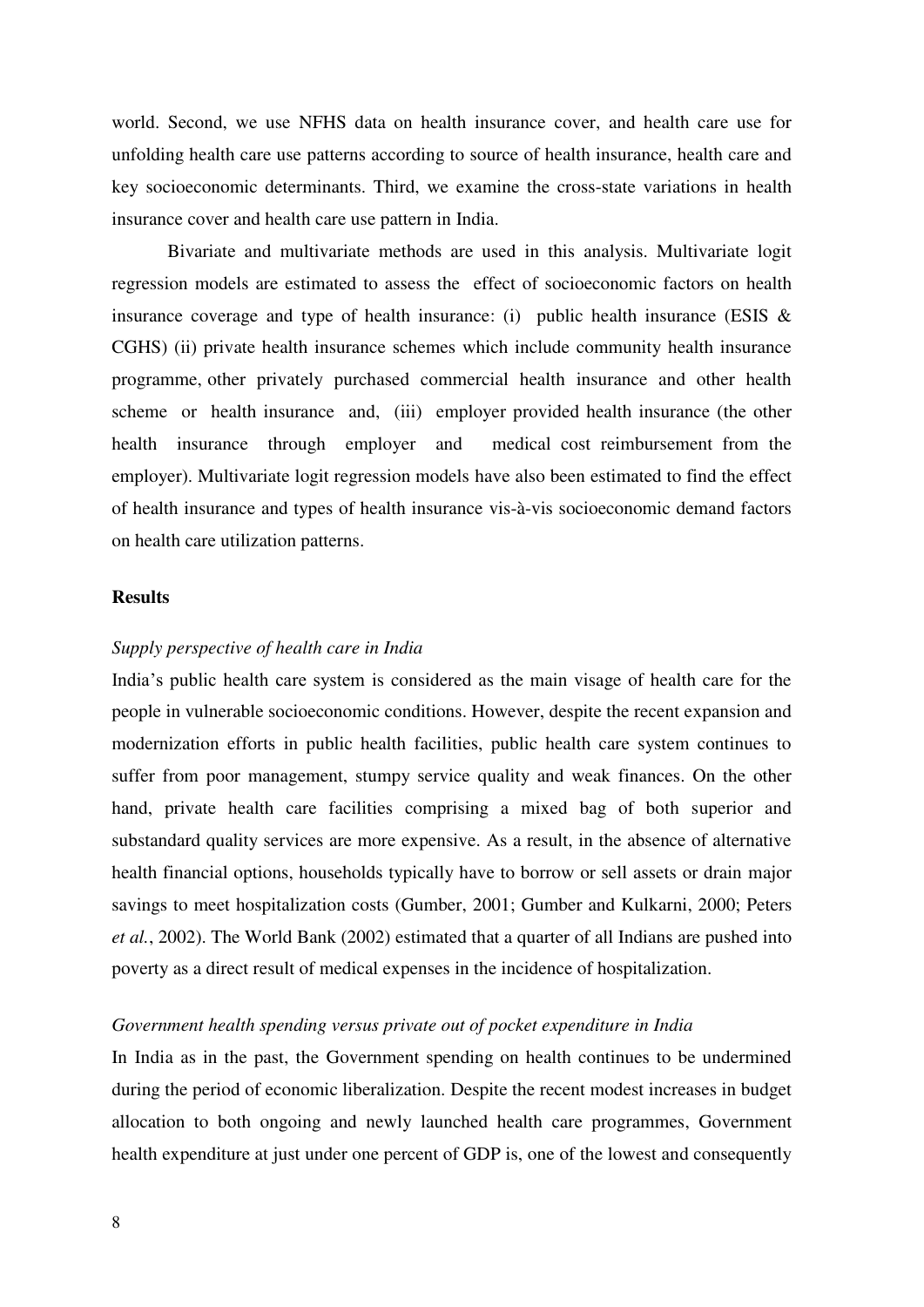levels of private out of pocket (OOP) health expenditures is one of the highest in the world (figure 1). Figure 2 displays that the GDP share of India's expenditure on health has been flat with sharp fluctuations during the 1990s. As a connected trend, the share of public sector hospitalized care coverage dropped from 60 percent in 1987-88 to just 40 percent in 2004, representing one thirds decline during the last two decades. During the 1990s, as an offshoot of health sector reform policy initiatives, the government health facilities have also begun to charge nominal user fees by asking patients to buy expensive drugs and diagnostics from private outlets citing non-availability of these in the state setup. Only for the most recent period, the share of public health expenditure has shown a slight increase (figure 2). However, significant state variations characterize per capita health spending and the share of private-out-of-pocket expenditure. Nevertheless, in almost all major states, public health spending comprises less than a one fourth of total health spending (figure 3).

## Place figure 1-3 about here

As health care services turn more expensive, more and more people have been forced to forego treatment. Results from past studies suggested that financial reasons account for over a quarter of untreated ailments in rural areas, and over 20 percent of untreated ailments in urban areas, a sharp rise from 15 percent and 10 percent respectively. Rising healthcare cost is emerging as a foremost reason for impoverishment of people (Ferreiro, 2000; Ghosh, 2011). Estimates suggest that 39 million people in India are pushed into poverty every year due to expenditure on health and almost 80 percent of households OOP expenditure on health spending is on drugs (World Bank, 2002).

 In this emerging context, studies have suggested that ensuring access to good and cheap quality or subsidized drugs can reduce the economic burden of healthcare substantially. (World Bank, 2002). Nonetheless, in the macroeconomic context of evolving economic and health reform policies, prices of drugs have been rising up steadily with little effort from the government to regulate prices, unlike most developed countries where government intervene to regulate drug prices through various measures such as bulk procurement and supply.

Unequal access to health care, lack of affordable financing options coupled with their poor health status drive deprived socioeconomic groups into more vulnerable health circumstances (Ahuja, 2004). Studies have shown that even if the government were to provide free healthcare for the poor, accessing healthcare becomes expensive on account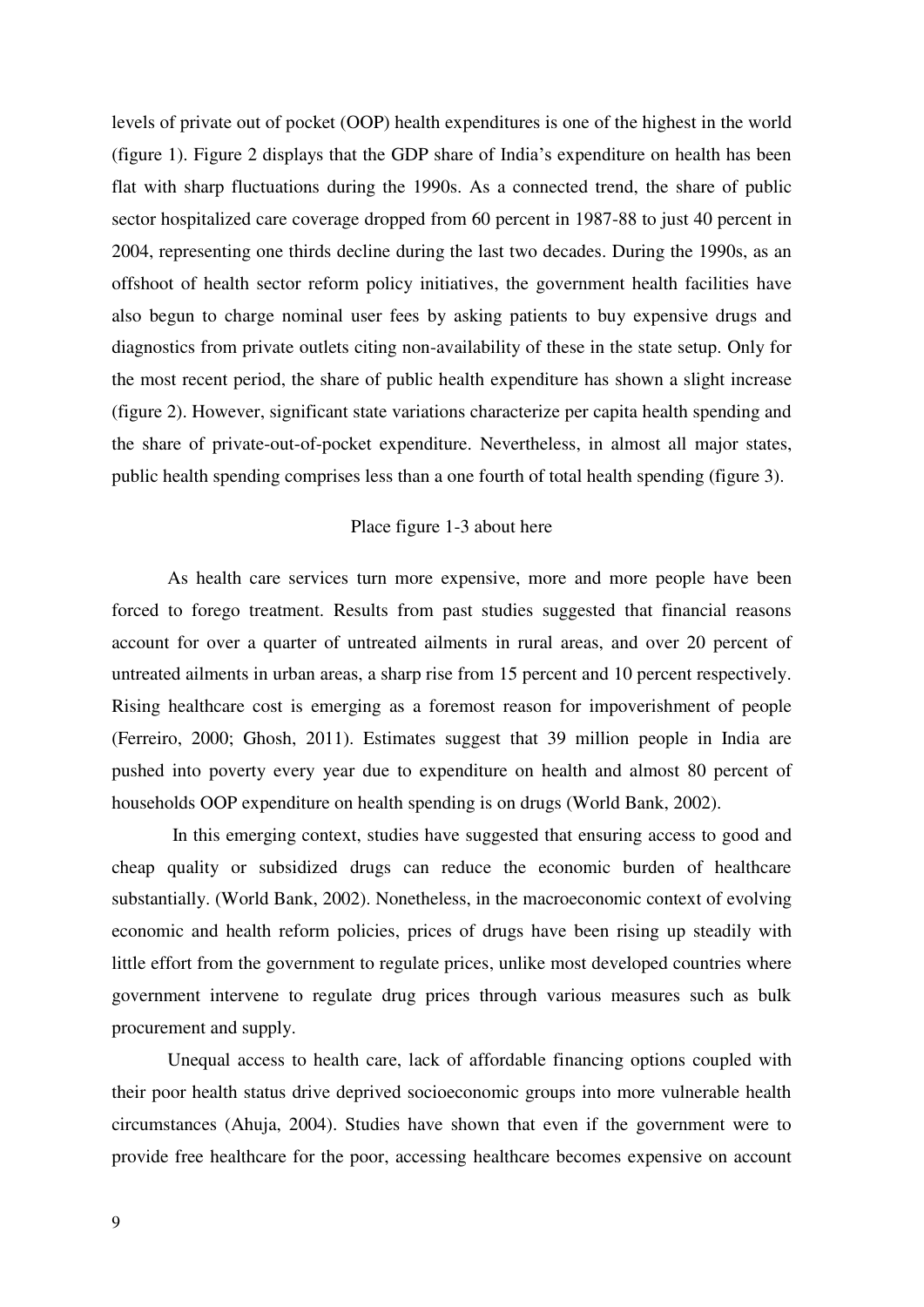of substantial travel and opportunity (time and loss of earnings) cost and hidden cost on drugs and health personal, which poor families cannot afford (Naylor *et al.,* 1999; Economic Research Foundation, 2006).

#### *Supply perspective of health insurance in India*

Health insurance products have been operating in India for almost a century, but trends in the growth of the number of policies, members and claims unfold extremely meager growth (Insurance Information Bureau, 2011). The overall health insurance penetration level is too diminutive to make any significant dent as a competing health financing option. Currently, just about 10 percent of the population in India has any kind of healthcare cover, be it community insurance, employers' expenditure or commercial insurance. Existing health insurance cover is largely limited to the small proportion of people employed in the organized sector (both public and private), in addition to a negligible individual commercial insurance cover. The rest of 90 percent of Indian population engaged in agricultural and informal sector has neither heath care cover nor social security cover. As a result, health care cost is one of the major reasons for India's poor incurring debt (FICCI, 2009). The insurance companies so far have shown very little interest or lack of entrepreneurial dexterity in offering an affordable menu of health insurance products to people living in a wider spectrum of socioeconomic status including the poor (Ranson and Jowett, 2003).

The poor record of financial protection for health risks represents a paradoxical situation of both supply and demand imperfections and lack of progress in providing viable menu of health financing options in India (Rao, 2004). The available health insurance products in the market in terms of premium base, choice of providers, eligibility criteria, nature of subsidy (risk pooling) and reimbursement policy have failed to attract the vast majority of people needing health insurance coverage in the country. Fewer competitively priced product choices mean choked up supply on the one side, while low literacy, poor economic status and predominately rural residence tend to freeze demand on the other side. To comprehend the supply and demand side constrictions, based on the nature of risk pooling and ownership, below we have described the three major health insurance markets that are currently operating in India: 1) voluntary health insurance schemes or private-forprofit schemes 2) social health insurance or mandatory health insurance schemes and 3) community health Insurance scheme (CHIP).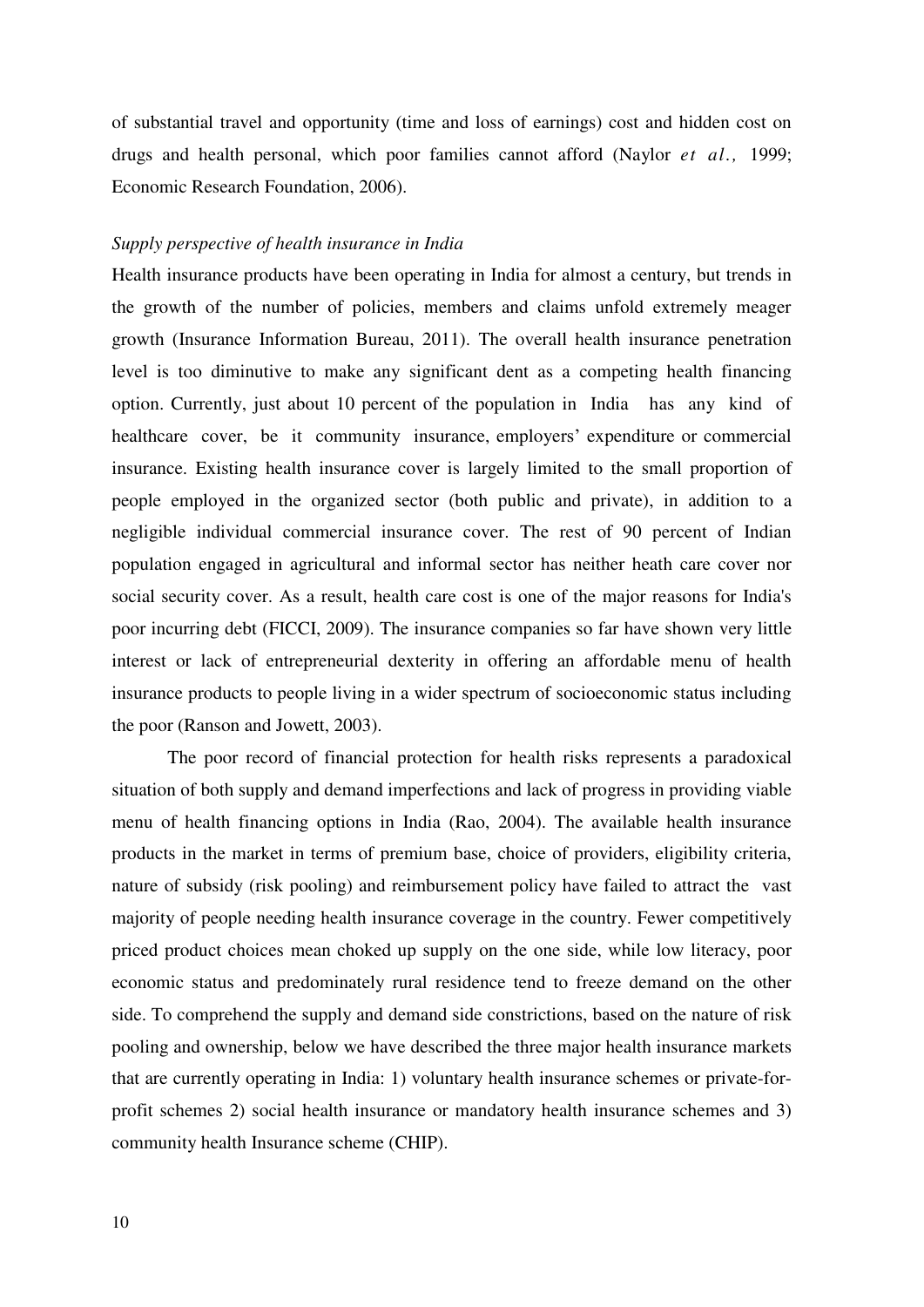*1) Voluntary health insurance schemes (VHIS) or private-for-profit schemes*. The VHIS schemes are operated by both public and private sector institutions. The public sector insurance institutions have been marketing several commercial health insurance products comprising both full premium products as well as few subsidized products for the poor. The private sector commercial health insurance products are of recent origin. The nature of commercial insurance products offered by the private sector entities is based on the premise that buyers are willing to pay the premium to an insurance agency that pools people with similar risks and insures them for health expenses. The key distinction is that the premiums are set at a level, which provides a profit to third party and provider institutions. Premiums are based on an assessment of the risk status of the consumer or of the group of employees and the level of benefits provided, rather than as a proportion of the consumer's income (Mahal, 2002; Government of India, 2011).

*2) Social health insurance schemes (SHIS*). These include mandatory health insurance schemes or government run health insurance schemes or employer provided health cover: SHIS is an earmarked fund set up by government with explicit benefits in return for payment. The SHIS is an effective risk-pooling mechanism that allocates services according to need and usually compulsory for a certain category of government employees where the premiums are determined by income level (and hence ability to pay) rather than level of health risk. The social health insurance model ignores expected spending when calculating premiums. Instead of high-risk individuals paying higher premiums, individuals with higher incomes pay higher premiums. The benefit packages are standardized, and contributions are earmarked for spending on health services. Subsides is used extensively across risk categories to ensure that high-risk, low-income individuals can afford to be part of social health insurance.

In India, employers in both the public and private sector provide mandatory employer-based health insurance or social security schemes through employer-managed facilities that include lump-sum payments through salaries, a) reimbursement of employee's health expenditure for outpatient care and hospitalization, b) fixed medical allowance, monthly or annual irrespective of actual expenses on health care, and c) providing insurance cover under the group health insurance policy (Government of India, 2002). Also, the employers in central and state government sectors: railways, defense and security forces, plantations sector and mining sector provide medical services and benefits to its own employees. The population coverage under these schemes is minimal, about 30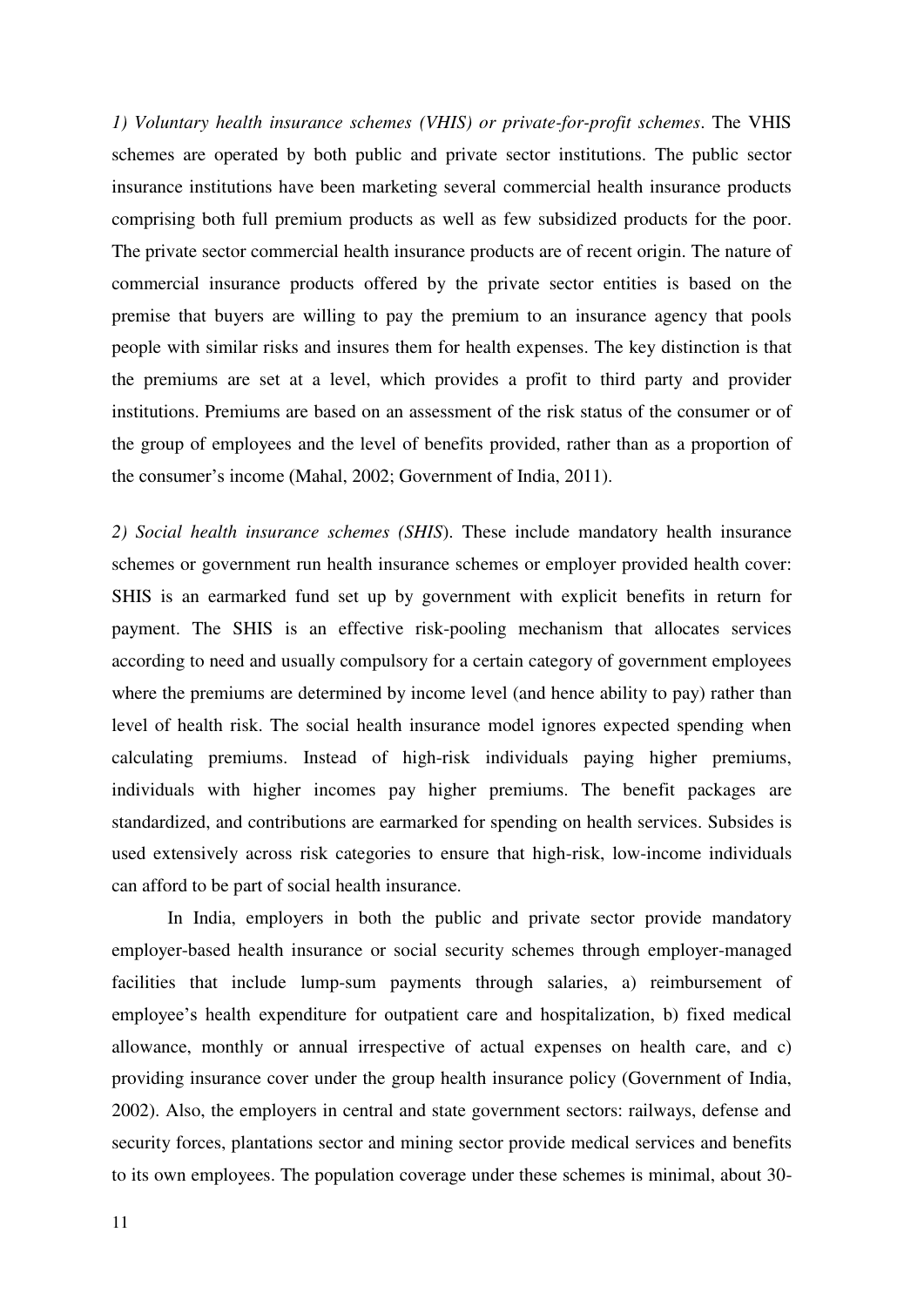50 million people, accounting between 3-5 percent of the total population (Mavlankar and Bhat, 2000). The two major government-run schemes include the Central Government Health Scheme (CGHS) and the Employees State Insurance Scheme (ESIS) and more details about these schemes are given in appendix 1.

*3) Community-based Health Insurance Programme (CHIP or CBHI*). The CBHI includes health insurance schemes operated by local bodies such as cooperative schemes, self-help group schemes and NGOs. Community-based insurance funds refer to schemes where members or service organization prepay a part of the amount each year for specified services (Devadasan *et al.*, 2006). The benefits offered are mainly in terms of preventive care, through ambulatory and in-patient care. Such schemes tend to be financed through patient collection, government grants and donations. Most providers are either NGOs or private for-profit organization and the detailed explanation about different providers their products and schemes are showed in appendix 1.

The main strengths of the CBHI schemes are that they have been able to reach out to the vulnerable sections to provide some form of health security; increase access to health care; protect the households from catastrophic health expenditures and consequent impoverishment or indebtedness. However, sustainability is an issue as these initiatives are dependent on government subsidy or donor assistance. They provide limited protection in view of the very little cross subsidy between the rich and the poor, resulting in small size of the revenue pool and coverage, which also limits the potential of obtaining a better bargain from the providers.

# *Demand perspective of health insurance and health care*

A population needing health care may consist of two groups of individuals in terms of a) those who can afford to buy health insurance that promises a certain 'minimum' level of benefit, and b) those who cannot afford to buy the 'minimum' benefit on their own and need some public subsidy. In this setting, private health insurance market is most likely to cater to those who can afford to buy insurance. For those who cannot afford market driven private health insurance, alternate models of health insurance with need based public subsidy are necessary. However, while operationalizing such a model, the conceptual distinction gets blurred. Important policy questions that arise here are:

How best to target and reach the section of the population that need subsidy?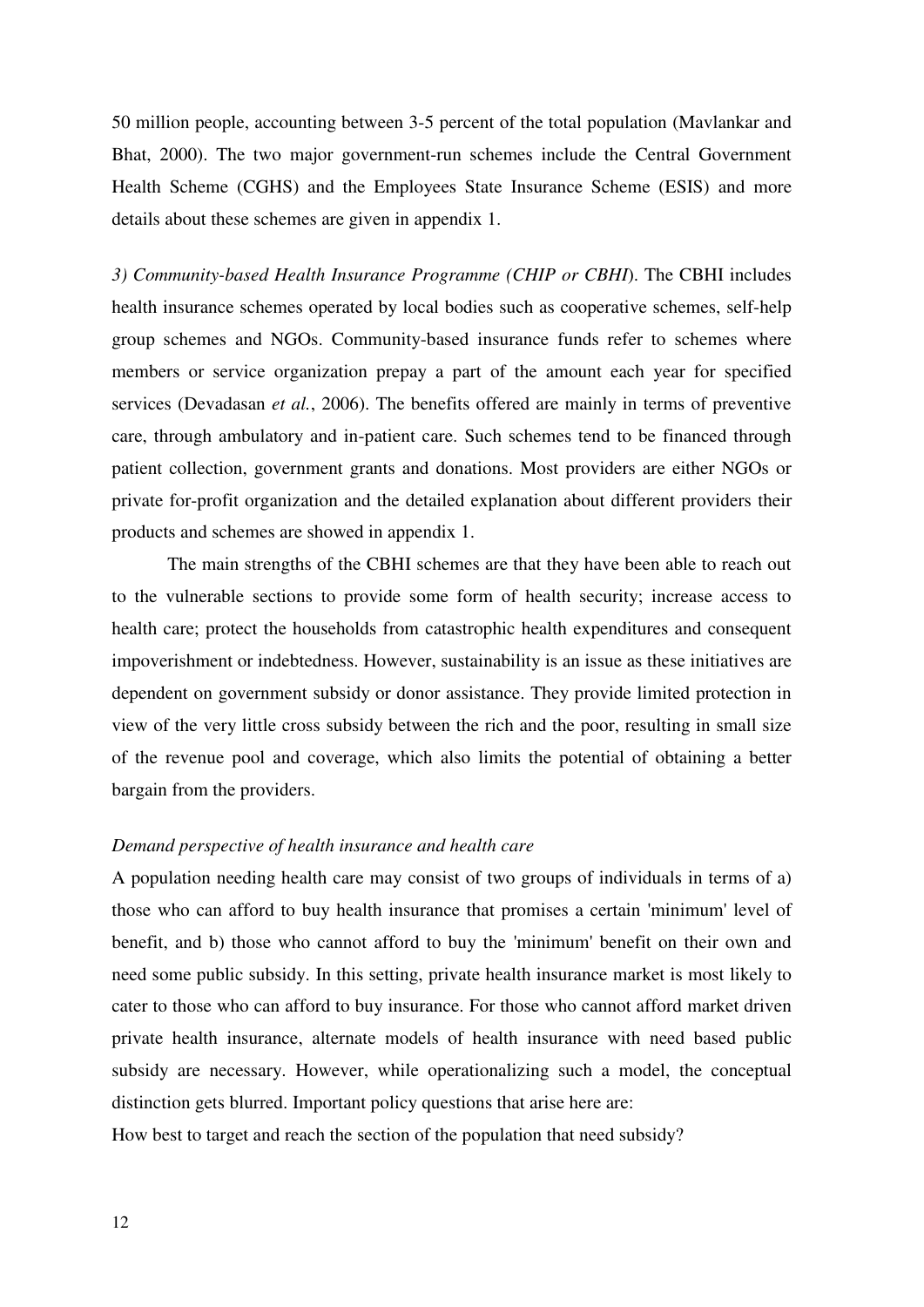What if the government supports voluntary (commercial) health insurance rather than expanding the existing social insurance schemes?

Both the above questions lead to the curious question as to how different types of health insurance would operate across different socio-economic spectrum of the population.

To understand the dynamics of health insurance coverage by background characteristics, we estimated logit regression models. Table 1 presents the estimated odds ratios of selected socioeconomic predictors on households, which have at least one member covered by health insurance. Controlling for other predictors, rural households are significantly less likely to have at least one member covered by any health insurance (OR=0.70,  $p$ <0.001) than urban households (OR=1). The more educated is the head of household, greater is the likelihood that at least one member of the household being covered with a health insurance scheme. Members of households, where household head has 10 or more year education are twice as likely to have health insurance (OR=1.99,  $p<0.001$ ) as compared to those who have no education (OR=1). By sex of the household head, household members belonging to female headed households are significantly less likely to have health insurance cover (OR=0.76,  $p \le 0.001$ ) compared with those belonging to male headed households (OR=1). By caste, OBCs and Other castes are less likely to have health insurance cover (OR=0.76, p<0.001 and OR=0.95) than Schedule Castes (OR=1). This is possible in case of any health insurance as in India, as community health insurance programme s are more likely to target socioeconomically deprived Scheduled Caste under the health insurance coverage.

Household members headed by Muslims is significantly less likely to have health insurance (OR=  $0.46$ ,  $p \le 0.001$ ) than households belong to other religion (OR= $0.88$  and OR=1.00). Huge differences are indicated in the likelihood of health insurance coverage between lower and upper wealth quintile. Compared with households in the states of north, central and northeastern regions, households in the states of east, west and south regions are more likely to have at least one member in the household with health insurance (OR=1.15, p<0.01, OR=1.38, p<0.001 and OR=1.33, p<0.001). Overall, the logit estimates reveal the residence, education, household wealth and region as influential predictors of health insurance coverage among household members.

Table 1 also presents the estimates of separate logit regression models predicting the influence of background characteristics on the type of health insurance coverage. The odds of using public health insurance (SHIS) are greater among urban (OR=1) than rural households ( $OR=0.74$ ,  $p<0.001$ ); vice-versa, the odds of using private health insurance is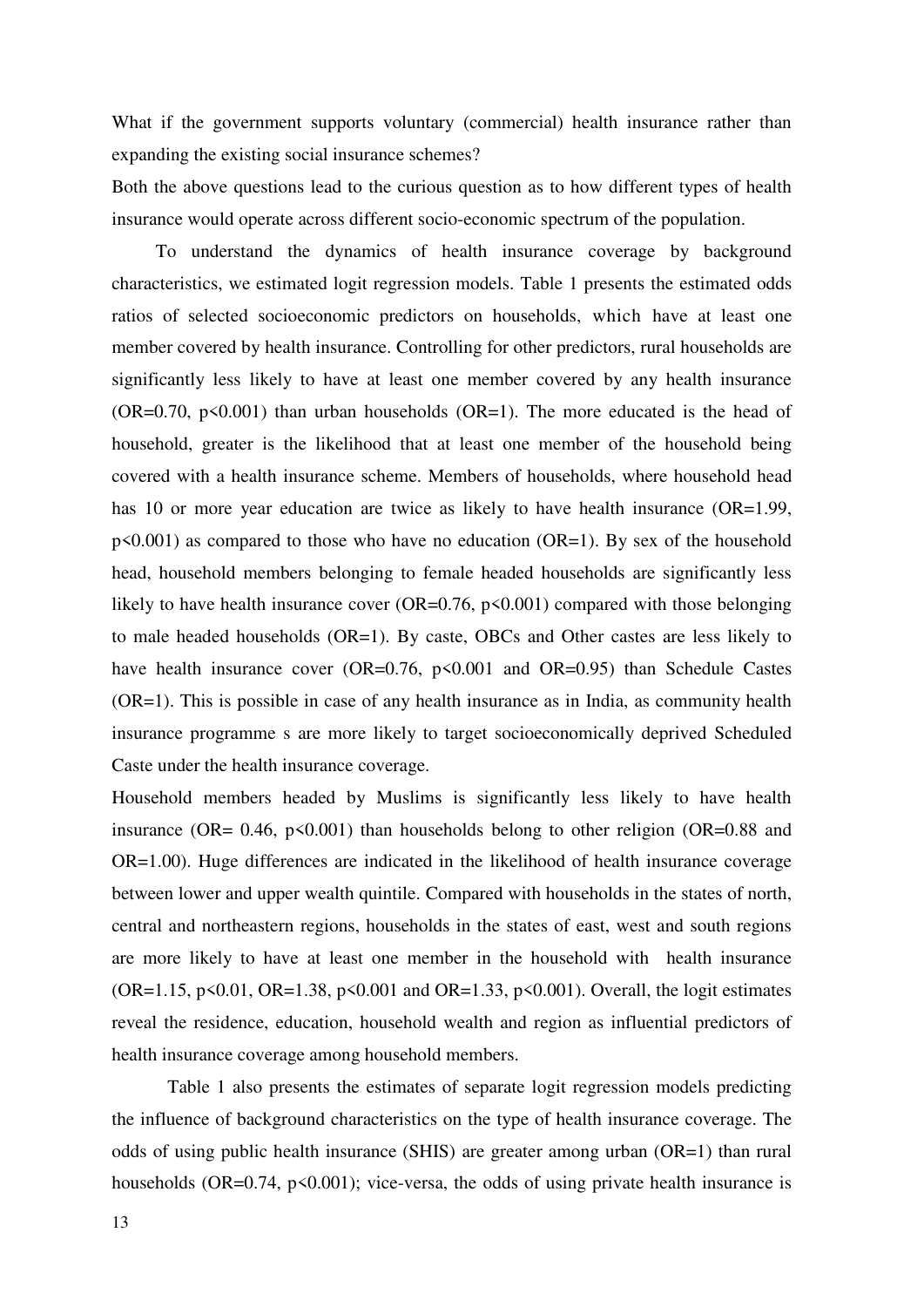somewhat higher in rural  $(OR=1.02, p>0.05)$  than urban households  $(OR=1)$ . The likelihood of having private health insurance is highly pronounced among the households with educated household head (OR=3.16,  $p<0.001$ ) than the household with no educated household head (OR=1). Similarly, the odds of public health insurance coverage are greater among the higher educated household heads  $(OR=1.98, p<0.001)$  than household heads with no education (OR=1). By caste, the likelihood of having public health insurance is lower among other backward castes and other castes  $(OR=0.74, p<0.001$  and OR=0.71, p<0.001) compared with Schedule Tribe and Schedule Caste (OR=1.26, p<0.05 and OR=1). In contrast, the likelihood of having private health insurance is twice greater among other backward and other castes than Schedule Caste and Schedule Tribe. Compared to households in states of the northern region, households in the states of southern and eastern region are less likely to use public health insurance (OR=0.37, p<0.001 and OR=0.71, p<0.001). However, in case of private health insurance, south, west and northeast regions indicate twice higher likelihood than north and central regions. Overall, public health insurance is more pronounced among socially and economically deprived households, while private health insurance is predominant among socioeconomically advanced households.

## Place Table 1 about here

The principal challenge for India is building a sustainable health care system to tackle health care needs of those who need it. The chief component and eventual outcome of the health care system are the healthcare utilization patterns. To unravel this, we have examined the health care utilization patterns by key background characteristics of households. Table 2 presents the percentage of households by source of health care facility and key background characteristics. Public health care facilities are used much more prominently by rural households, not (or less) educated and deprived socioeconomic status population categories. On the other hand, private health care facilities are more widely used by households in urban areas, with educated heads and better-off socioeconomic category.

Overall, of those who used health care, 65 percent of the households among them used private health facility compared with 35 percent of households which used public health facility. Overall, majority of the Indian adults either prefer or forced to access private doctor or private hospital when they get sick. This paradoxical situation is most likely outcome of low government spending in health, the rising double burden of diseases,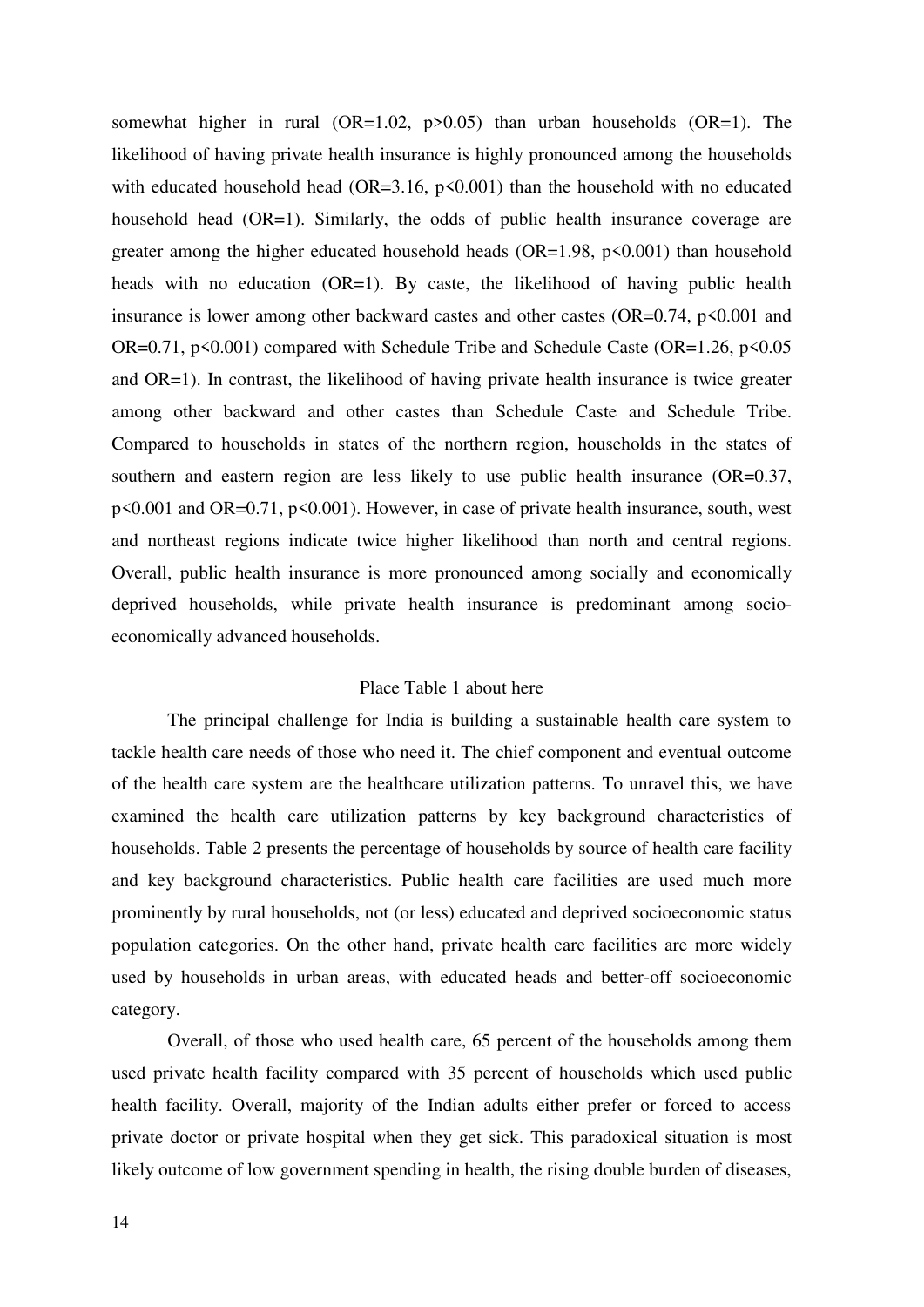the limited coverage of social insurance, increased vulnerability, heightening insecurities and a sense of deprivation among those too poor to afford private treatment.

## Place Table 2 about here

To examine the linkage between health insurance and health care, we have estimated the logit regression model to find the effect of health insurance on modern health care use and type of health care use. Results in table 3 reveal that when household member becomes sick, households with a person covered with any health insurance are much more likely to use a modern health facility  $(OR=2.31, p<0.01)$  than those without any health insurance (OR=1). Examination of the effect of type of health insurance on the type of healthcare use reveals that the effect of private health insurance on use of private healthcare is much greater ( $OR=3.11$ ,  $p<0.001$ ) than the effect of public health insurance on use of public healthcare facility.  $(OR=2.80, p<0.001)$ . However, the effect of public health insurance coverage on use of public healthcare is also significantly high.

## Place Table 3 about here

#### **Discussion and Conclusion**

In this paper, we presented refreshing analytical insights concerning the supply-demand axis of India's health financing and health care choices vis-à-vis the levels and patterns of health insurance cover and healthcare utilization for India and the states. Overall, based on population based national survey data, this analysis revealed the dismal coverage in health insurance coverage, declining level of public health care use contrasted by increasing reliance on private health care facility. Second, results revealed a mixed pattern of considerable regional disparity in health insurance coverage and health care use pattern with more pronounced variations by demand related socioeconomic factors.

By demand related socioeconomic factors, rural-urban disparities are significant. Other major social determinants of health insurance coverage and public versus private health care use include education, household economic condition, caste and religious affiliation. Public health insurance is more pronounced among the socially and economically deprived households, while private health insurance is predominant among socio-economically advanced households. Similarly, public health care facilities are much more widely used by rural households, not (or less) educated and deprived socioeconomic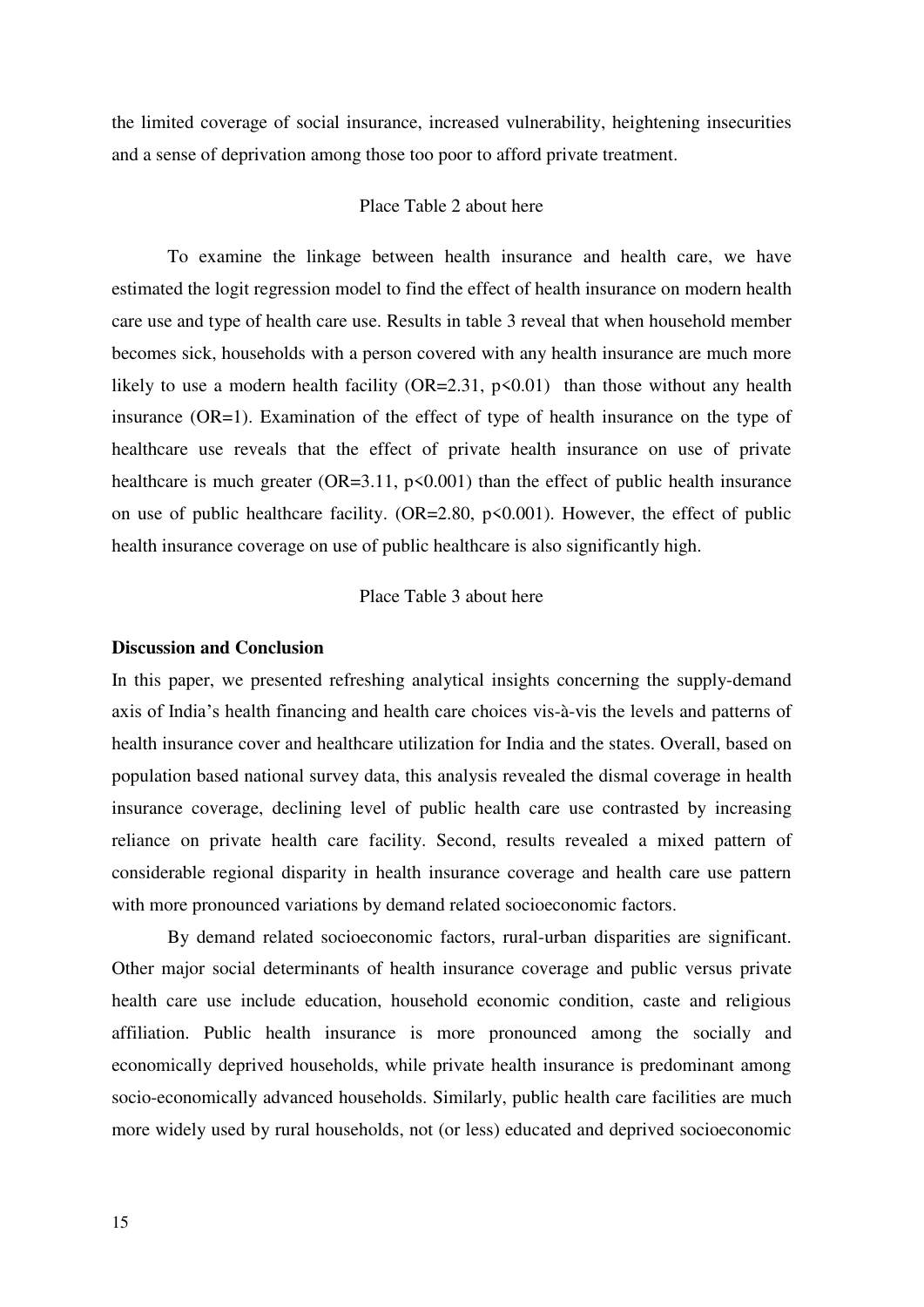status population categories. In contrast, households in urban areas, with educated head and better-off socioeconomic condition, more commonly used the private health facilities.

Health insurance coverage is positively related; while public health care use is negatively related with household economic condition and education status.The positive effect of private health insurance on use of private healthcare use was much greater than the positive effect of public health insurance on the use of public healthcare facility. However, the effect of public health insurance coverage on use of public healthcare was also significant. These results amply suggest that health insurance and type of health insurance are the key predictors of healthcare and type of healthcare use in India.

The theoretical exploration of the axis of supply-demand determinants unfolds that a complex of factors such as sparse health financing options, self-obstructing heavily risk protected insurance market representing supply side vis-à-vis poor socioeconomic background resulting in weak consumer demand contributed to the measly level of health insurance penetration in India. The state and socioeconomic disparities in health care use pattern suggested an emerging symmetric connection with the state and socioeconomic disparities in health insurance coverage. First, the states with dominant and major share of public health care use indicated relatively lower levels of health insurance coverage and vice-versa the states with predominant use of private health care system indicated greater coverage of health insurance. Second, rural households, households headed by those with no education and belonging to socially backward caste tend to rely on public health insurance and health care facilities. By contrast, urban households and socioeconomically better of households tend to use private health insurance and health care facilities.

Beyond these theoretical attributions, in this paper, we have documented extensive range of supply-demand weaknesses and cumulative failures that characterize health care and health insurance in India. These results have demonstrated that health insurance and health care use rates in India are chiefly the outcome of supply-demand axis of health insurance and health care and that the complex axis of supply-demand imperfections are major barriers to improve health. This suggests that, the health system reform and improving health financing options remain daunting tasks warranting strategic policy plan to improve health. India's newly articulated health policy goals ought to be concerned with improving health status of population addressing both efficiency and equity dimension as well as with the protecting of households from financial catastrophe driven by illness (Government of India, 2002).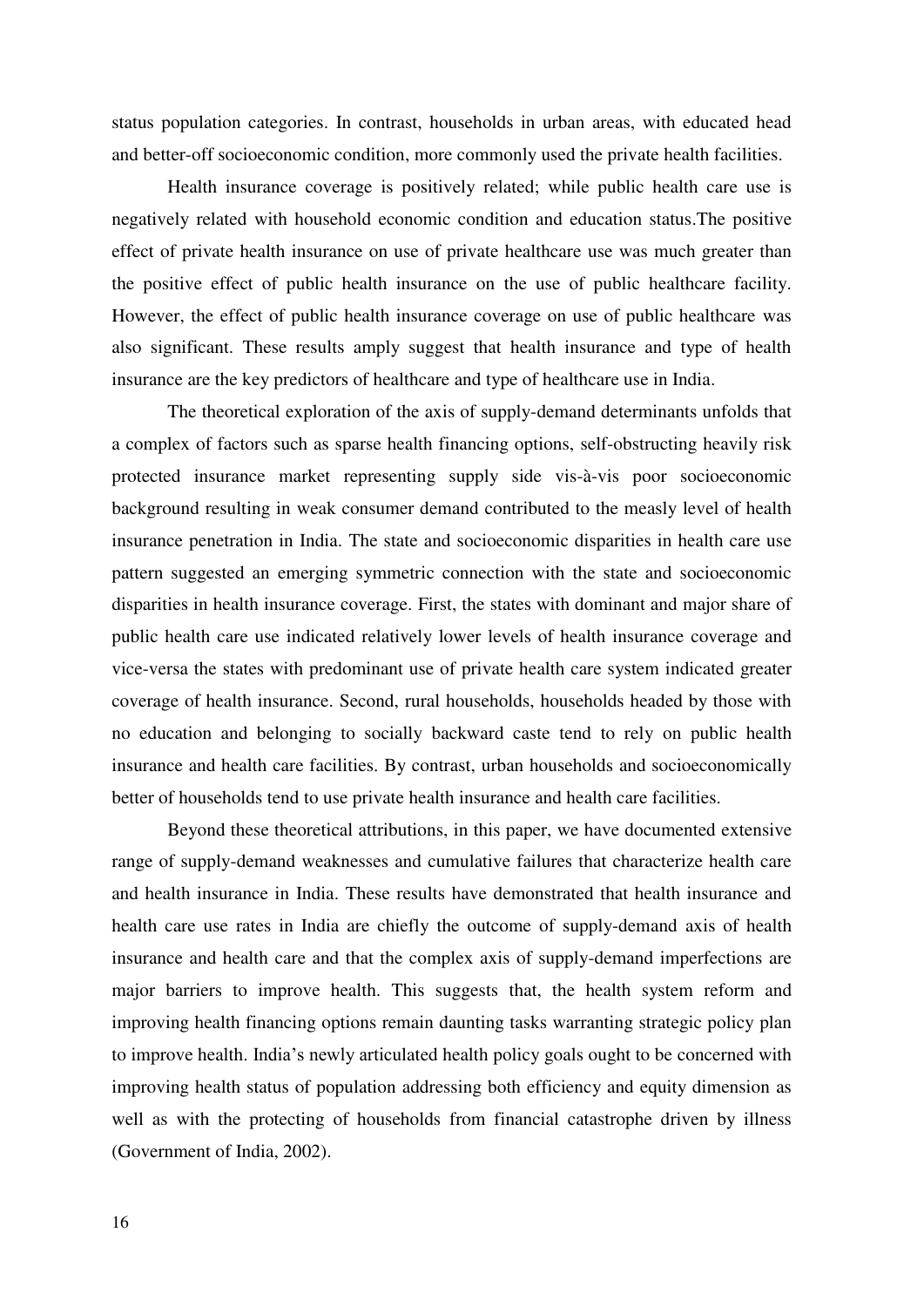A recent project initiative by India's planning commission articulates bringing all central health financing schemes under one umbrella (Reddy et al., 2011). These policy challenges are entrenched in two fundamentals: 1) providing universal health security and insurance cover for growing double burden of diseases that demands large amount of financial outlays and 2) establishing an acceptable framework to determine a menu of health financing options for diverse socioeconomic segments of population with varying proximity to health care. The close nexus between type of health insurance and type health care use is a clear indication of the potential for developing national health insurance as a major programme of health financing with space for both social health insurance (SHIS) as well as commercial health insurance schemes (VHIS).

In recent times, worldwide several countries have been adopting alternative models of national health plans for universal health care. India may gain by embracing the best blended model for launching a) national health care system agency and, b) national health insurance agency. The important challenges in India's pursuit to usher in universal health care and health insurance are: a) strategic operational plan to target and reach all segments of the population for universal health care services and b) rolling out a universal health protection policy with health insurance cover based on varying paying capacity of India's hugely heterogeneous population.

## **References**

Ahuja, R. (2004), 'Health insurance for the poor', *Economic and Political Weekly* **34**(28): 3171- 3178.

- Berman, P. (1998), 'Rethinking health care systems: private health care provision in India', *World Development* **26**(8): 1463-1479.
- Deepa, S. and K. Vinish (2004), 'Health system performance in rural India: efficiency estimates across states', *Economic and Political Weekly* **39**(13): 1427-33.
- Devadasan, N., K. Ranson, W.V. Damme, A. Acharya and B. Criel (2006), 'The landscape of community health insurance in India: an overview based on 10 case studies', *Health Policy* **78**: 224–234.
- Economic Research Foundation (2006), Government health expenditure in India: a benchmark study. MacArthur Foundation Undertaken for the India, New Delhi.
- Ellis, R., M. Alam and I. Gupta (2000), 'Health Insurance in India: prognosis & prospectus', *Economic & Political Weekly* **22**: 207-216.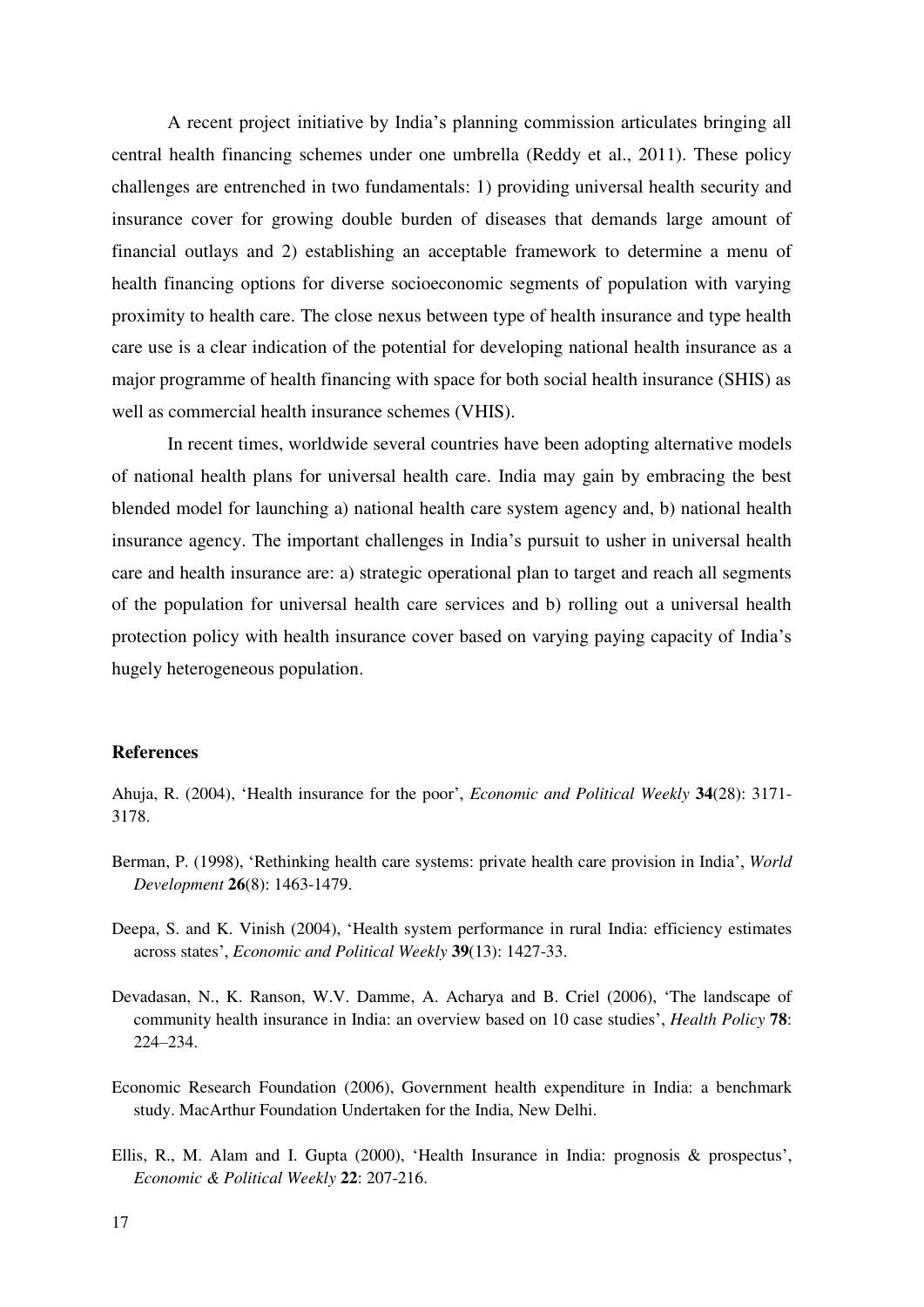- Federation of Indian Chambers of Commerce and Industry (2009), *FICCI Health Insurance Conference Report*. New Delhi, India.
- Ferreiro, A. (2000), 'Private health insurance in India: Would its implementation affect the poor?' Private health insurance and public health goals in India. Report on a national seminar, the World Bank.
- Government of India (2002), 'National Health Policy-2002', Ministry of Health and Family Welfare, Government of India.
- Government of India (2005),' Financing and Delivery of Health Care Services in India. National Commission on Macroeconomics and Health', Ministry of Health and family Welfare, Government of India.
- Government of India (2011), 'Health Insurance Data report, 2010-2011 of Information Bureau of India', New Delhi, India.
- Ghosh, S. (2011), 'Catastrophic payments and impoverishment due to our-of-pocket health spending', *Economic and Political Weekly* **46**(40): 63-73.
- Gumber, A. and V. Kulkarni (2000), 'Health insurance for the informal sector: case study of Gujarat', *Economic and Political Weekly* **35**(40): 3607-3613.
- Gumber, A. (2001), 'Hedging the health of the poor: the community financing in India', Health, Nutrition and Population discussion paper, the World Bank.
- International Institute for Population Sciences and Macro Internationals (2005-06), National Family Health Survey (NFHS 3) Data. Ministry of Health and Family Welfare, Government of India.

Insurance Information Bureau (2010-2011), *Health Insurance Data Report.* India.

- IRDA (1999), Insurance Regulatory and Development Authority (Obligations of Insurers to rural social sectors) Regulations. IRDA, notification dated July 14, New Delhi.
- Kutzin, J. (2001), 'A descriptive framework for country level analysis of health care financing arrangements', *Health Policy* **56**: 171-204.
- Mavlankar, D. and R. Bhat (2000), 'Health insurance in India: Opportunities, challenges and concern', Working Paper, Indian Institute of Management (IIM), Ahmadabad.
- Mahal, A. (2002), 'Assessing private health insurance in India: political impact and regulatory issue', *Economic and Political Weekly* **5**: 59-71.
- Mills, A. (2000), 'Health Insurance: implications for the demand and supply of health services', Paper presented at two day conference on Health Insurance in India, Indian Institute of Management, Ahmadabad, India.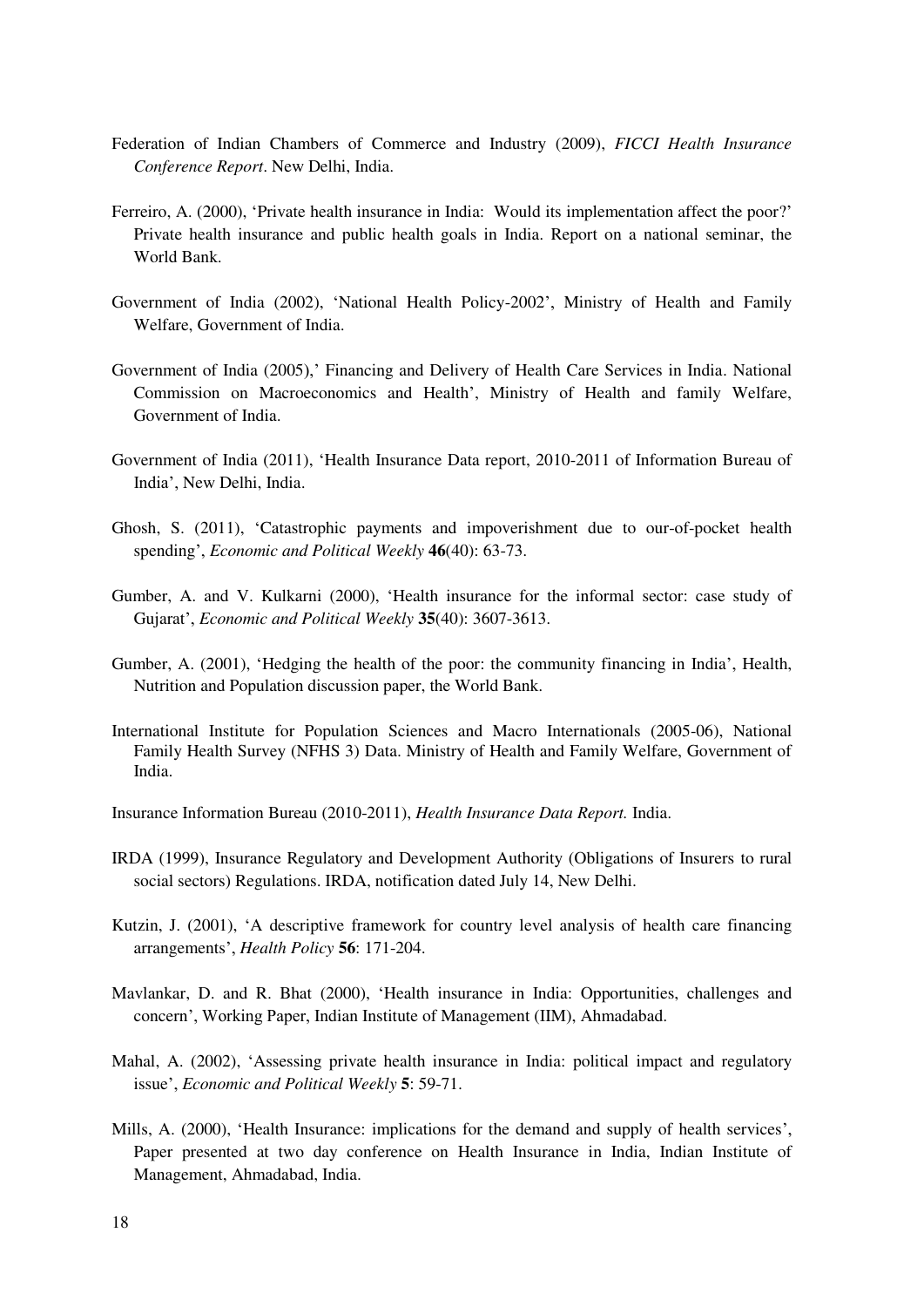- Naylor, C. D., P. Jha, J. Woods, and A. Shariff (1999), *A fine balance: some options for private and public health care in urban India.* Washington DC: World Bank.
- Peters, D. H., A. S. Yazbeck, R. R. Sharma, G. N. V. Ramana, L. H. Pritchett and A. Wagstaff (2002), *Better Health Systems for India's Poor: Findings, Analysis, and Options*. Washington DC: World Bank.
- Rangacharya, N. ( 2001), 'The concept of health insurance', *Health and Population—Perspectives and Issues* **24**(2): 73-79.
- Rao, S. (2004), 'Health insurance, concepts issues and challenges', *Economic and Political Weekly* **39**(34): 3835-3844.
- Ranson, K. and M. Jowett (2003), 'Developing health insurance in India', Background paper prepared for Government of India workshop on Health Insurance, New Delhi.
- Reddy, K.S., S. Selvaraj, D. K. Rao, M. Chouksi and P. Kumar (2011), A critical assessment of the existing health insurance models in India. A research study submitted by Public Health Foundation of India, sponsored under the scheme of socio-economic research, New Delhi, The Planning Commission of India.
- Srinivasan, R. (2001), 'Health Insurance in India', *Health and Population—Perspectives and Issues* **24**(2): 65-72.
- Wagstaff, A., M. Lindelow, G. Junc, X. Ling and Q. Juncheng (2009), 'Extending health insurance to the rural population: an impact evaluation of China's new cooperative 102 medical schemes', *Journal of Health Economics* **28**: 1–9.
- World Bank (2002), *Better health systems for India's poor—analysis, findings and options*, Washington DC.

World Health Report (2003), *Shaping the future*, Geneva: WHO.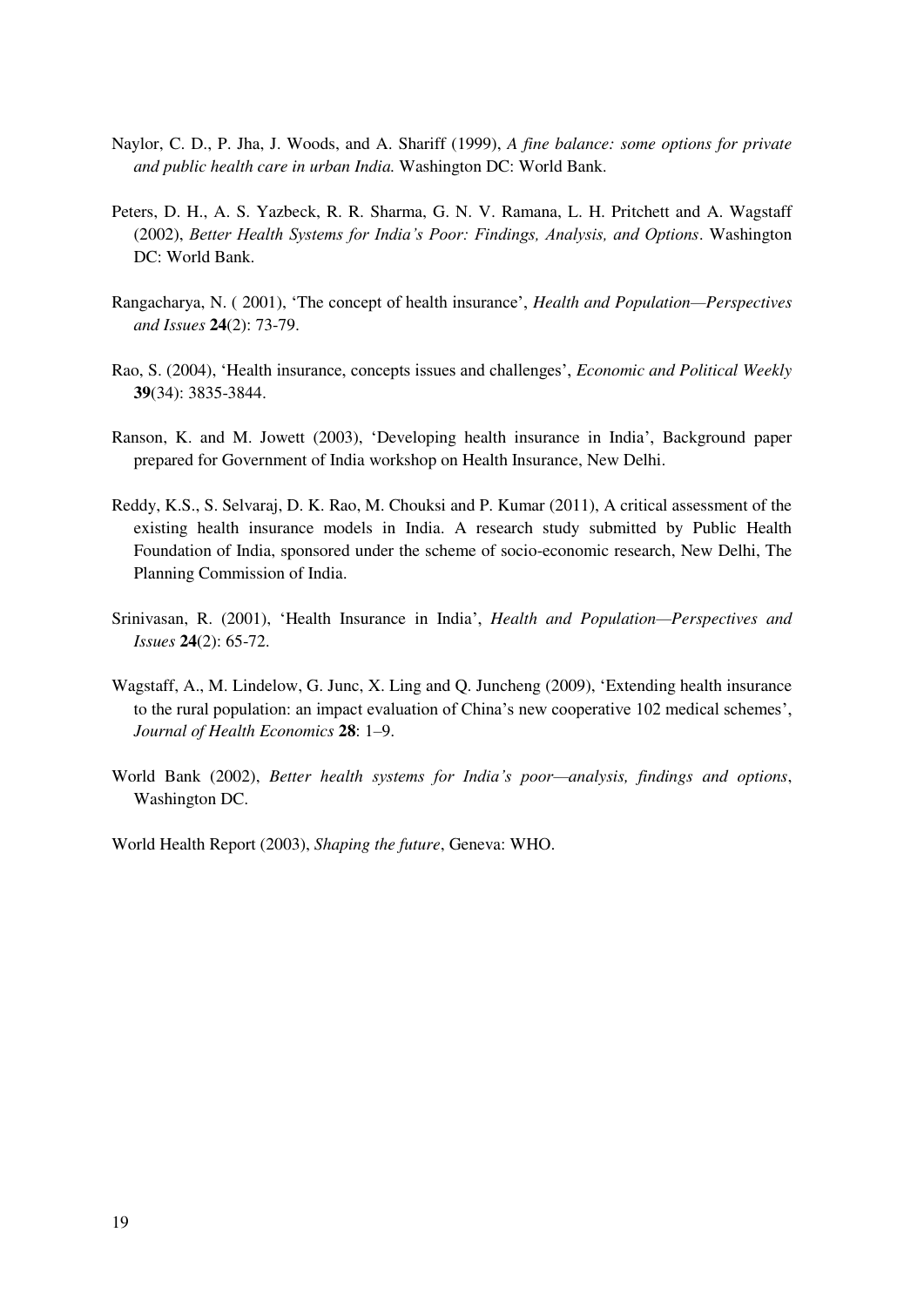| Background characteristic             | At least one<br>member in a<br>household has<br>some health | Odds of having a particular type of health insurance among households<br>with at least one usual member is covered by a health scheme<br>Insurance |           |                                |           |                                  |           |
|---------------------------------------|-------------------------------------------------------------|----------------------------------------------------------------------------------------------------------------------------------------------------|-----------|--------------------------------|-----------|----------------------------------|-----------|
|                                       | insurance                                                   | Public insurance <sup>1</sup>                                                                                                                      |           | Private insurance <sup>2</sup> |           | through<br>Emplayer <sup>3</sup> |           |
|                                       | <b>OR</b>                                                   | <b>OR</b>                                                                                                                                          | <b>SE</b> | OR                             | <b>SE</b> | <b>OR</b>                        | <b>SE</b> |
| <b>Residence</b>                      |                                                             |                                                                                                                                                    |           |                                |           |                                  |           |
| Urban $@$                             |                                                             |                                                                                                                                                    |           |                                |           |                                  |           |
| Rural                                 | $0.70***$                                                   | $0.74***$                                                                                                                                          | 0.05      | 1.02                           | 0.06      | 0.95                             | 0.06      |
| <b>Education of household head</b>    |                                                             |                                                                                                                                                    |           |                                |           |                                  |           |
| No education@                         |                                                             |                                                                                                                                                    |           |                                |           |                                  |           |
| <5 years complete                     | 0.98                                                        | 0.96                                                                                                                                               | 0.09      | 1.12                           | 0.11      | 1.26                             | 0.13      |
| 5-10 years complete                   | $1.19**$                                                    | $1.38***$                                                                                                                                          | 0.07      | $1.14***$                      | 0.09      | $2.00***$                        | 0.10      |
| 10+ years complete                    | 1.99***                                                     | 1.98***                                                                                                                                            | 0.08      | $3.16***$                      | 0.09      | $4.06***$                        | 0.11      |
| Sex of household head<br>Male@        |                                                             |                                                                                                                                                    |           |                                |           |                                  |           |
| Female                                | $0.76***$                                                   | $0.81**$                                                                                                                                           | 0.06      | 0.94                           | 0.07      | 1.00                             | 0.08      |
| Caste/tribe of household head<br>SC@  |                                                             |                                                                                                                                                    |           |                                |           |                                  |           |
| <b>ST</b>                             | $1.51***$                                                   | $1.26*$                                                                                                                                            | 0.10      | 1.12                           | 0.14      | 0.92                             | 0.14      |
| <b>OBC</b>                            | $0.76***$                                                   | $0.74***$                                                                                                                                          | 0.06      | $1.30*$                        | 0.09      | 0.89                             | 0.09      |
| Other                                 | 0.95                                                        | $0.71***$                                                                                                                                          | 0.06      | $2.01***$                      | 0.09      | 1.14                             | 0.08      |
| Religion of household head<br>Hindu@  |                                                             |                                                                                                                                                    |           |                                |           |                                  |           |
| Muslim                                | $0.46***$                                                   | $0.44***$                                                                                                                                          | 0.09      | $0.51***$                      | 0.09      |                                  |           |
| Christian                             | 0.88                                                        | $0.61***$                                                                                                                                          | 0.10      | $0.62***$                      | 0.11      | $0.45***$                        | 0.12      |
| Other                                 | 1.00                                                        | $0.80*$                                                                                                                                            | 0.08      | $1.56***$                      | 0.90      | $0.54***$                        | 0.12      |
| <b>Wealth index</b>                   |                                                             |                                                                                                                                                    |           |                                |           | 1.28*                            | 0.10      |
| Lowest@                               |                                                             |                                                                                                                                                    |           |                                |           |                                  |           |
| Second                                | $4.62***$                                                   | 4.38***                                                                                                                                            | 0.35      | $7.20***$                      | 0.43      | $2.58**$                         | 0.40      |
| Middle                                | 14.17***                                                    | 14.07***                                                                                                                                           | 0.33      | 13.55***                       | 0.42      | $7.67***$                        | 0.37      |
| Fourth                                | 27.18***                                                    | 30.97***                                                                                                                                           | 0.32      | 18.88***                       | 0.41      | $13.50***$                       | 0.36      |
| Highest                               | 73.40***                                                    | 72.86***                                                                                                                                           | 0.33      | 49.02***                       | 0.42      | $30.15***$                       | 0.36      |
| <b>Number</b><br>of de jure household |                                                             |                                                                                                                                                    |           |                                |           |                                  |           |
| members                               |                                                             |                                                                                                                                                    |           |                                |           |                                  |           |
| $0 - 4@$<br>$5-10$                    | 0.94                                                        | 0.95                                                                                                                                               | 0.04      | 1.06                           | 0.05      | $1.13**$                         | 0.05      |
| $11+$                                 | 0.99                                                        | 0.91                                                                                                                                               | 0.13      | 1.38*                          | 0.14      | 0.85                             | 0.20      |
| <b>Region</b>                         |                                                             |                                                                                                                                                    |           |                                |           |                                  |           |
| North@                                |                                                             |                                                                                                                                                    |           |                                |           |                                  |           |
| Central                               | $0.76***$                                                   | 0.96                                                                                                                                               | 0.06      | 0.91                           | 0.09      | 1.05                             | 0.10      |
| East                                  | $1.15***$                                                   | $0.37***$                                                                                                                                          | 0.09      | 1.04                           | 0.10      | $2.26***$                        | 0.09      |
| Northeast                             | $0.61***$                                                   | 1.05                                                                                                                                               | 0.06      | $2.03***$                      | 0.07      | $1.32**$                         | 0.09      |
| West                                  | $1.38***$                                                   | 0.98                                                                                                                                               | 0.07      | $1.43***$                      | 0.08      | $1.68***$                        | 0.09      |
| South                                 | $1.33***$                                                   | $0.71***$                                                                                                                                          | 0.06      | $2.23***$                      | 0.07      | 2.46***                          | 0.08      |
| Omnibus Test of Model Coefficients    |                                                             | 2882.450***                                                                                                                                        |           | $2176.302***$                  |           | 390***                           |           |

**Table 1.** Logit regression model estimates: odds ratios of health insurance coverage and type of health insurance coverage among those households having health insurance coverage

Note: While it was possible to report more than one health insurance scheme, 98 percent of households with coverage reported only one type.

<sup>1</sup>Employee state insurance scheme (ESIS) and Central government health scheme (CGHS)

<sup>2</sup>Community health insurance programme, other privately purchased commercial health insurance and other health insurance/scheme <sup>3</sup>Other health insurance through employer and medical reimbursement from employer

\*\*\* p<0.001; \*\* p<0.01; \* p<0.05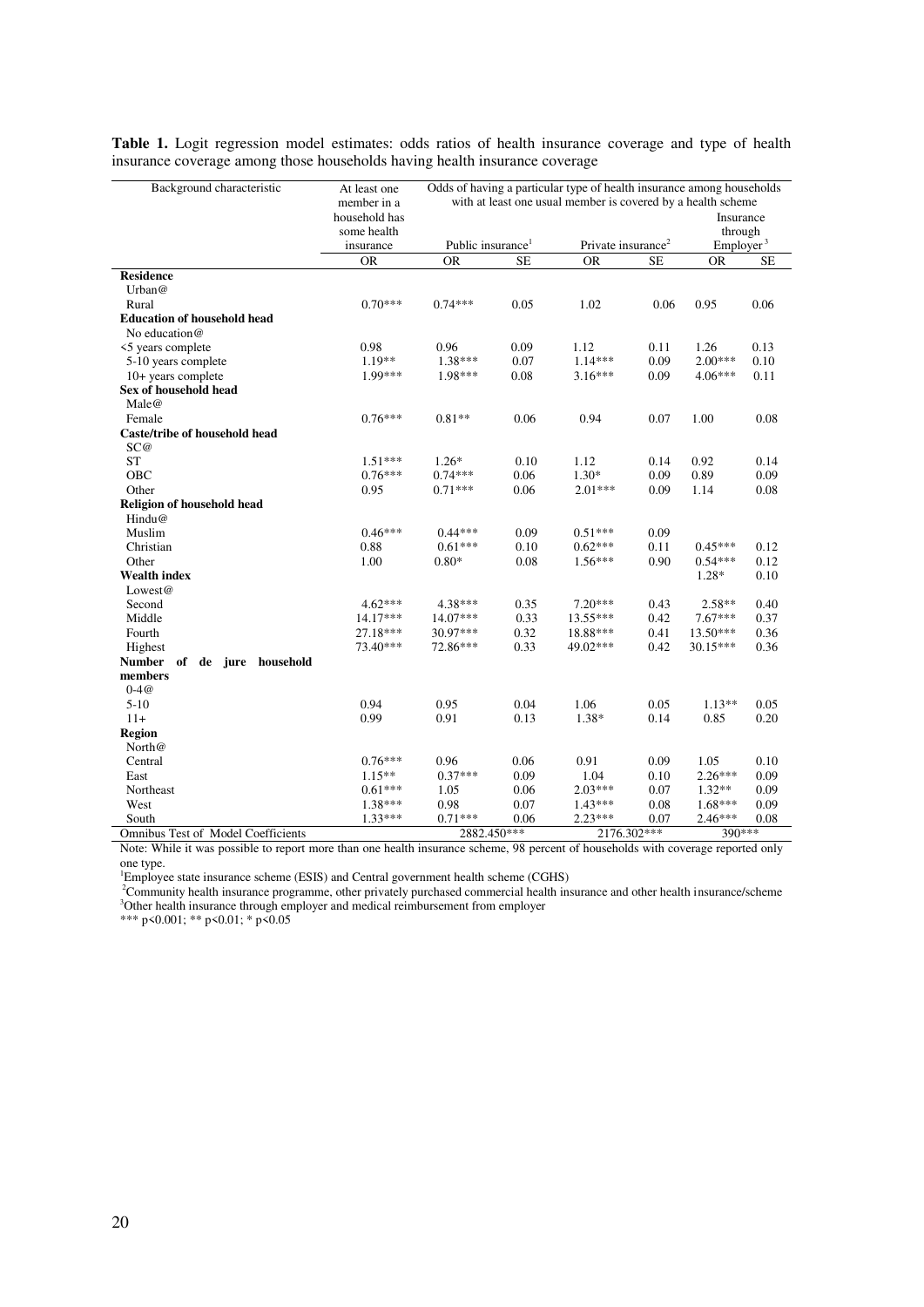|                               | Public medical sector |             |                    | Private medical sector |                          |                          |                    |       |                     |
|-------------------------------|-----------------------|-------------|--------------------|------------------------|--------------------------|--------------------------|--------------------|-------|---------------------|
|                               | Government            |             |                    |                        |                          |                          | Other              |       |                     |
|                               | Government/           | dispensary/ |                    |                        |                          | Private                  |                    |       | source <sup>3</sup> |
| Background                    | municipal             | UHC/UHP/    |                    |                        | Private                  | doctor/                  |                    |       |                     |
| characteristic                | hospital              | <b>UFWC</b> | Other <sup>1</sup> | Total                  | hospital                 | clinic                   | Other <sup>2</sup> | Total |                     |
| <b>Insurance type</b>         |                       |             |                    |                        |                          |                          |                    |       |                     |
| Public                        | L,                    |             | L,                 | 40.9                   | $\sim$                   | ÷,                       | $\overline{a}$     | 57.7  | 1.4                 |
| Private                       | ÷.                    | L,          | $\overline{a}$     | 19.6                   | $\overline{\phantom{a}}$ | $\overline{\phantom{a}}$ | $\overline{a}$     | 78.3  | 2.1                 |
| Others                        | L,                    | ÷,          | $\overline{a}$     | 27.8                   | $\overline{\phantom{a}}$ | L,                       | $\overline{a}$     | 69.9  | 2.3                 |
| <b>Residence</b>              |                       |             |                    |                        |                          |                          |                    |       |                     |
| Urban                         | 22.6                  | 1.9         | 5.1                | 29.6                   | 20.5                     | 45.9                     | 3.1                | 69.5  | 0.9                 |
| Rural                         | 12.1                  | 1.7         | 22.9               | 36.8                   | 13.8                     | 36.3                     | 12.4               | 62.5  | 0.7                 |
| of<br><b>Education</b>        |                       |             |                    |                        |                          |                          |                    |       |                     |
| household head                |                       |             |                    |                        |                          |                          |                    |       |                     |
| No education                  | 13.9                  | 1.8         | 20.4               | 36.1                   | 12.8                     | 37.8                     | 12.7               | 63.2  | 0.7                 |
| <5 years complete             | 16.4                  | 1.7         | 22.3               | 40.3                   | 13.8                     | 33.6                     | 11.7               | 59.1  | 0.6                 |
| 5-10 years complete           | 17.3                  | 1.9         | 17                 | 36.3                   | 15.7                     | 39.3                     | 7.9                | 63    | 0.7                 |
| 10+ years complete            | 15.6                  | 1.7         | 9.6                | 26.9                   | 22.4                     | 44.9                     | 4.8                | 72.1  | 1.1                 |
| of<br>household<br><b>Sex</b> |                       |             |                    |                        |                          |                          |                    |       |                     |
| head                          |                       |             |                    |                        |                          |                          |                    |       |                     |
| Male                          | 15.2                  | 1.8         | 17.4               | 34.4                   | 16.1                     | 39.7                     | 9.1                | 64.9  | 0.7                 |
| Female                        | 17.2                  | 1.9         | 15.7               | 34.7                   | 15.4                     | 37.8                     | 11.1               | 64.3  | 1.0                 |
| Caste/tribe<br>of             |                       |             |                    |                        |                          |                          |                    |       |                     |
| household head                |                       |             |                    |                        |                          |                          |                    |       |                     |
| SC                            | 17.2                  | 1.6         | 17.8               | 36.7                   | 12                       | 38.7                     | 12.1               | 62.8  | 0.5                 |
| <b>ST</b>                     | 14.5                  | 2.7         | 34.7               | 51.9                   | 8.5                      | 29                       | 8.9                | 46.4  | 1.7                 |
| OBC                           | 14.7                  | 1.3         | 15.7               | 31.7                   | 18.9                     | 41.5                     | 7.3                | 67.7  | 0.6                 |
| Other                         | 15.7                  | 2.3         | 13.5               | 31.4                   | 16.9                     | 40.5                     | 10.3               | 67.8  | 0.8                 |
| <b>Religion of household</b>  |                       |             |                    |                        |                          |                          |                    |       |                     |
| head                          |                       |             |                    |                        |                          |                          |                    |       |                     |
| Hindu                         | 15.2                  | 1.6         | 17.8               | 34.5                   | 16.1                     | 40                       | 8.7                | 64.7  | 0.8                 |
| Muslim                        | 15.8                  | 2.3         | 15.1               | 33.1                   | 12.5                     | 38.4                     | 15.3               | 66.3  | 0.6                 |
| Christian                     | 26.2                  | 4.1         | 13.9               | 44.1                   | 31.2                     | 18.4                     | 4.6                | 54.2  | 1.7                 |
| Other                         | 14                    | 2.8         | 11.4               | 28.2                   | 14.7                     | 48.4                     | 7.3                | 70.4  | 1.4                 |
| <b>Wealth index</b>           |                       |             |                    |                        |                          |                          |                    |       |                     |
| Lowest                        | 10.5                  | 1.4         | 27.5               | 39.4                   | $\tau$                   | 36                       | 16.8               | 59.9  | 0.7                 |
| Second                        | 13.4                  | 1.5         | 22.3               | 37.2                   | 11.2                     | 38                       | 13.1               | 62.2  | 0.6                 |
| Middle                        | 18.3                  | 2.1         | 18.6               | 39                     | 15.9                     | 35.4                     | 9.1                | 60.4  | 0.6                 |
| Fourth                        | 20.1                  | 2.2         | 11.6               | 33.9                   | 19.5                     | 40.4                     | 5.4                | 65.3  | 0.8                 |
| Highest                       | 15.6                  | 1.9         | 5.1                | 22.6                   | 26.6                     | 47.5                     | 2.2                | 76.4  | $\mathbf{1}$        |
| <b>Household structure</b>    |                       |             |                    |                        |                          |                          |                    |       |                     |
| Nuclear                       | 16.5                  | 1.9         | 17.3               | 35.7                   | 16.2                     | 37.8                     | 9.5                | 63.5  | $\rm 0.8$           |
| Non-nuclear                   | 14                    | 1.7         | 16.8               | 32.5                   | 15.6                     | 42                       | 9.2                | 66.8  | 0.7                 |
| Number of de jure             |                       |             |                    |                        |                          |                          |                    |       |                     |
| household members             |                       |             |                    |                        |                          |                          |                    |       |                     |
| $0 - 4$                       | 17.7                  | 1.9         | 16.4               | 36.1                   | 18.5                     | 35.7                     | 8.9                | 63    | 0.9                 |
| $5 - 10$                      | 13.5                  | 1.7         | 18                 | 33.2                   | 13.5                     | 42.8                     | 9.9                | 66.2  | 0.6                 |
| $11+$                         | 9.3                   | 1.5         | 14.2               | 25                     | 12.4                     | 52                       | 9.9                | 74.3  | 0.7                 |
| Region                        |                       |             |                    |                        |                          |                          |                    |       |                     |
| North                         | 19.7                  | 10.3        | 16.9               | 48.1                   | 10.9                     | 36.1                     | 4.4                | 51.4  | 0.5                 |
| Central                       | 9.5                   | $0.7\,$     | 19.5               | 29.7                   | 6.1                      | 54.8                     | $\ \, 8.8$         | 69.7  | 0.6                 |
| East                          | 11.7                  | 1.1         | 20.8               | 33.5                   | 6.1                      | 38.7                     | 20.5               | 65.3  | 1.3                 |
| Northeast                     | 41.3                  | 4.3         | 30.1               | 75.8                   | 7.3                      | 11.1                     | 3.9                | 22.3  | 1.9                 |
| West                          | 13.8                  | 1.6         | 13.6               | 28.9                   | 13.4                     | 56.0                     | 0.2                | 69.7  | 1.4                 |
| South                         | 26.8                  | $2.5\,$     | 11.9               | 41.2                   | 38.5                     | 16.9                     | 2.7                | 58.1  | 0.7                 |
| <b>Total</b>                  | 15.5                  | 1.8         | 17.1               | 34.4                   | 16                       | 39.5                     | 9.4                | 64.8  | 0.8                 |

**Table 2.** Percent distribution of households by type of source of health care that household members generally use when they get sick, according to selected background characteristics, India, 2005-06

Note: Total includes households with missing information on caste/tribe and religion of household head, which are not shown separately. UHC = Urban health centre; UHP = Urban health post; UFWC = Urban family welfare centre

<sup>1</sup>Includes Community health centre (CHC), rural hospital, Primary health centre (PHC), Sub-centre, *Anganwadi*, Integrated child development services (ICDS) centre, government mobile clinic, and other public medical centre

2 Includes Private paramedic, *Vaidya/hakim*, homeopath, traditional healer, pharmacy/drugstore, *Dai* (Traditional birth attendant), and other private medical sector<br><sup>3</sup>Include Nongovernmental organization or trust hospital/clinic, shop, home treatment and any other source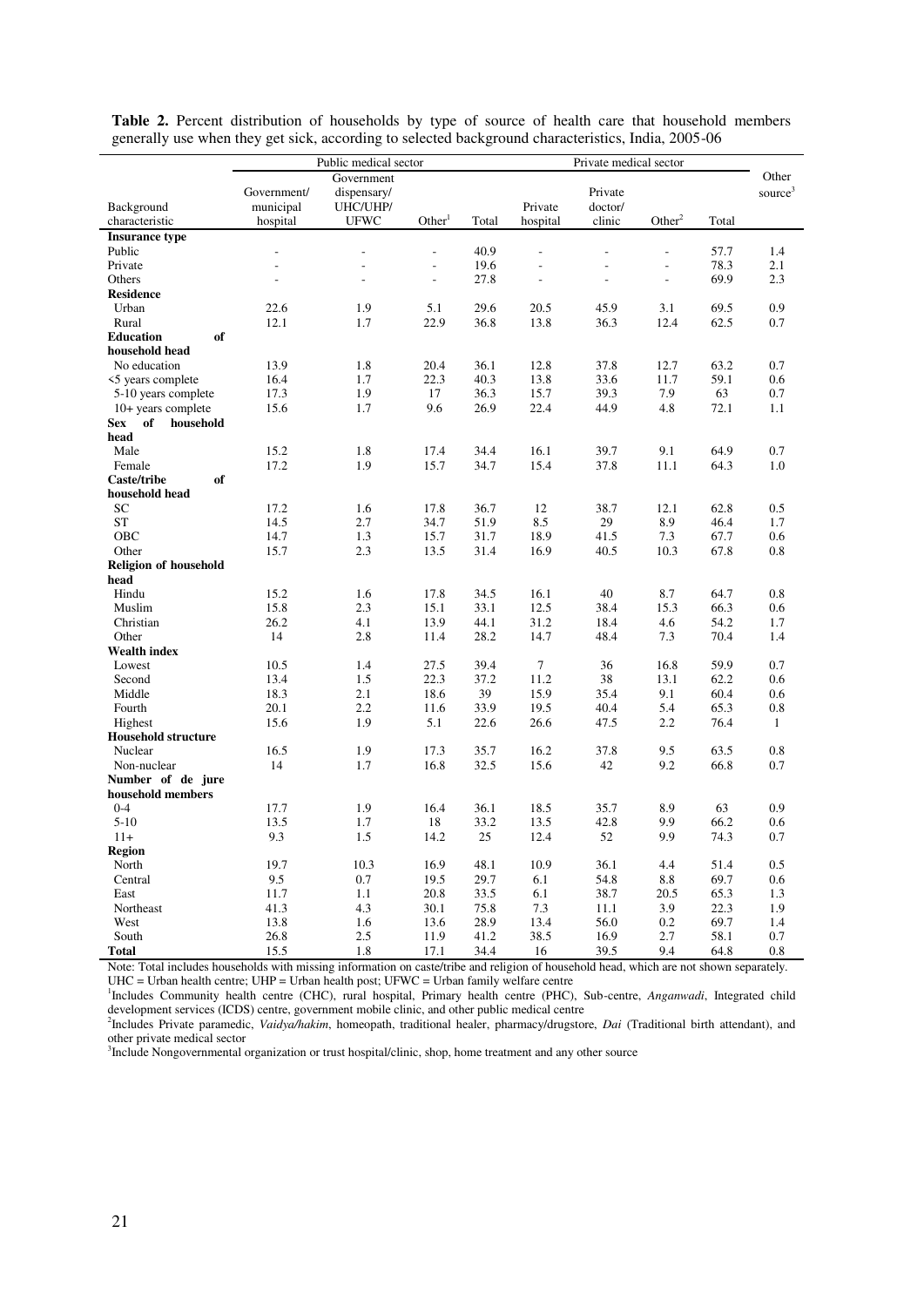Table 3. Logit regression model estimates: Odds ratios for utilization of modern healthcare facilitity by health insurance coverage in India, 2005-06

| <b>Background characteristic</b>                                                       | Visiting any modern                                                         |           | Visiting any modern health facility <sup>1</sup> |           |                      |             |                     |           |
|----------------------------------------------------------------------------------------|-----------------------------------------------------------------------------|-----------|--------------------------------------------------|-----------|----------------------|-------------|---------------------|-----------|
|                                                                                        | health facility <sup>1</sup> when any<br>household member sick <sup>2</sup> |           | Public <sup>2</sup>                              |           | Private <sup>2</sup> |             | Others <sup>2</sup> |           |
|                                                                                        | <b>OR</b>                                                                   | <b>SE</b> | <b>OR</b>                                        | <b>SE</b> | <b>OR</b>            | <b>SE</b>   | <b>OR</b>           | <b>SE</b> |
| At least one person in the<br>household has some health<br>insurance<br>N <sub>0</sub> |                                                                             |           |                                                  |           |                      |             |                     |           |
| Yes<br>Type of health insurance<br>coverage<br><b>Public</b>                           | $2.31**$                                                                    | 0.25      | NC                                               |           | NC                   |             | NC                  |           |
| N <sub>0</sub><br>Yes<br>Private<br>N <sub>0</sub>                                     | $1.49*$                                                                     | 0.21      | $2.80**$<br>$\ast$                               | 0.06      | $0.38***$            | 0.06        | $0.68*$             | 0.22      |
| Yes<br><b>Employer</b>                                                                 | $2.20***$                                                                   | 0.15      | $0.59**$<br>$\ast$                               | 0.06      | $3.11***$            | 0.04        | 0.74                | 0.44      |
| N <sub>o</sub><br>Yes<br><b>CHIP</b> and others                                        | 0.82                                                                        | 0.21      | $2.01**$                                         | 0.08      | $0.50***$            | 0.07        | 1.22                | 0.23      |
| N <sub>o</sub><br>Yes                                                                  | 1.36                                                                        | 0.44      | 0.85                                             | 0.14      | 1.20                 | 0.13        | 1.05                | 0.39      |
| Model<br>Omnibus<br>Test of<br>Coefficients                                            | 590**                                                                       |           | 2569.102***                                      |           |                      | 3002.210*** |                     | 670.08**  |

Note: 1. Modern Health Facility includes: Govt./Municipal hospital, Govt. dispensary, UHC/UHP/UFWC, CHC/Rural Hospital/PHC, Sub-centre, NGO or trust hospital/clinic, Private hospital, Private doctor/clinic. Some other modern health facilities are excluded from the analysis because in those facilities use of health insurance is not possible or required.

2.All four models are controlled for other predictors such as place of residence, sex of the household head, caste and religion of household head, household economics status, educational status of the household head, number of dejure members of households and region.

3.NC-Not Considered

\*\*\* p<0.001; \*\* p<0.01; \* p<0.05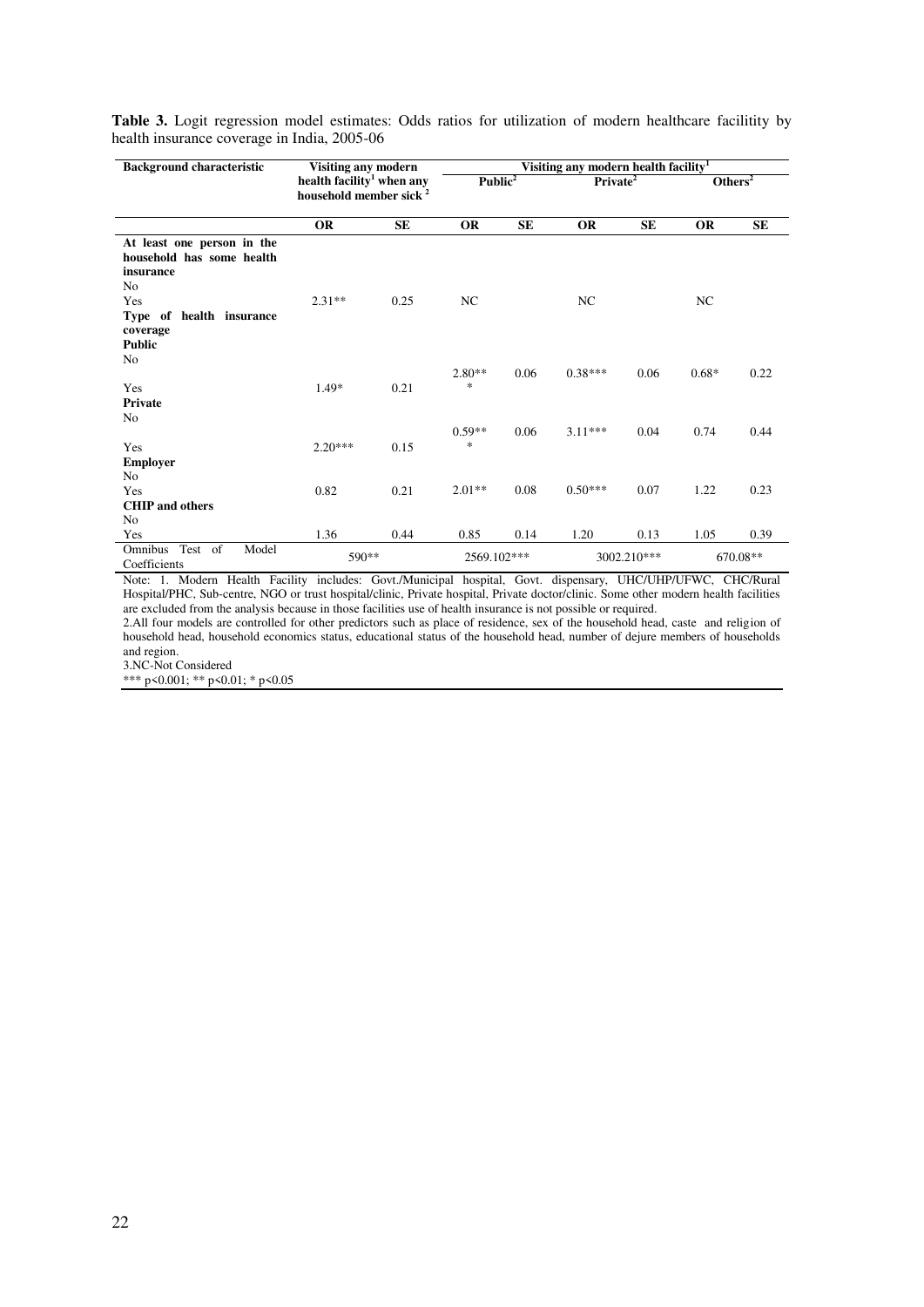

**Source:** World Health Report 2003, Human Development Report 2003 & UNTCAD Report 2002

Figure 1. Percentage share of government health spending in gross domestic product (GDP) of selected countries, 2001.



Source: Government of India, 2005

**Figure 2.** Trends in government health spending as percentage share in gross domestic product (GDP) in India, 1950-2004.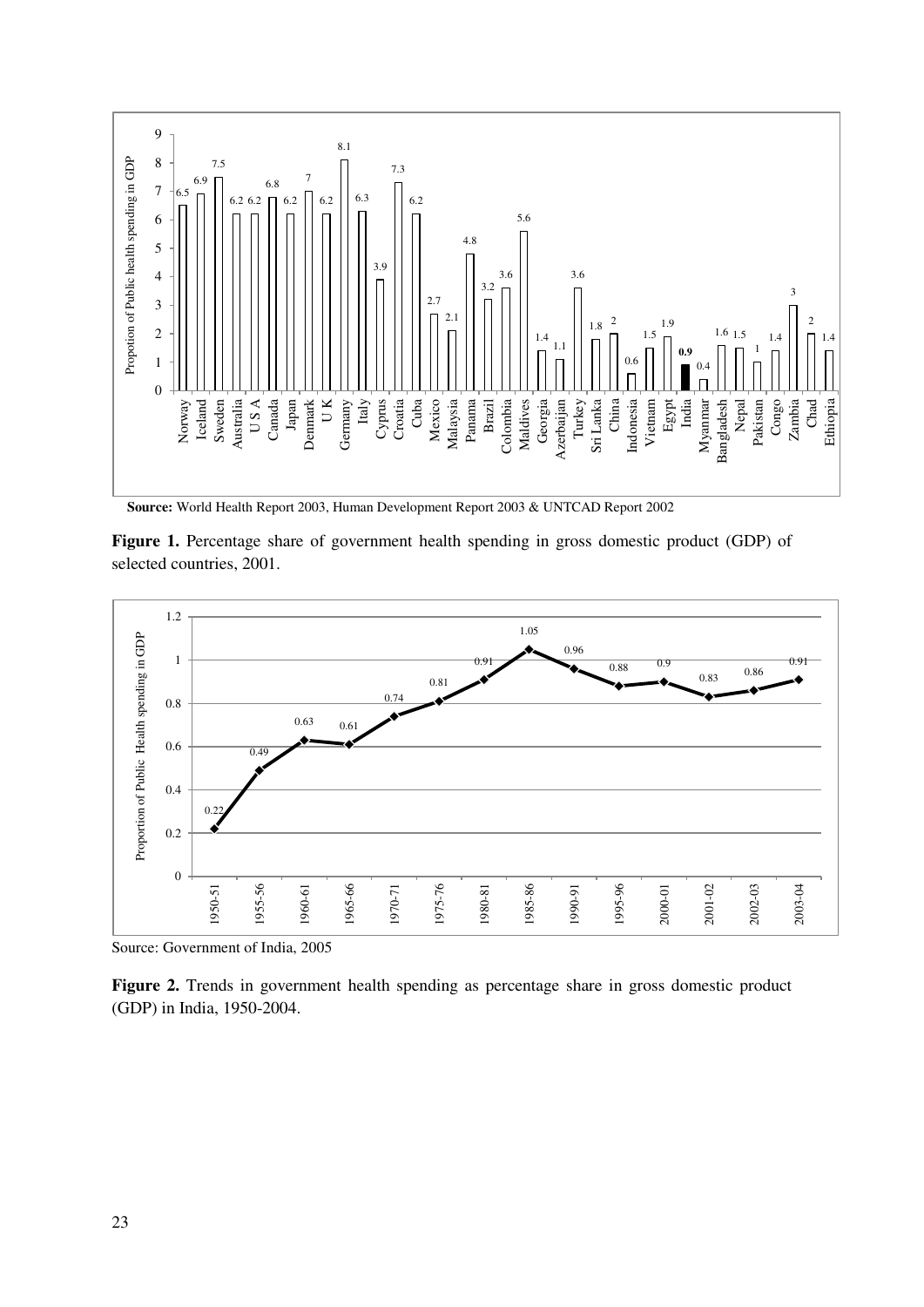

Source: Government of India, 2005

Note: Other health spending sources includes NGOs and charity hospitals etc.

Figure 3. Per capita health spending per annum and percentage share by source of health spending in India and states, 2004-05.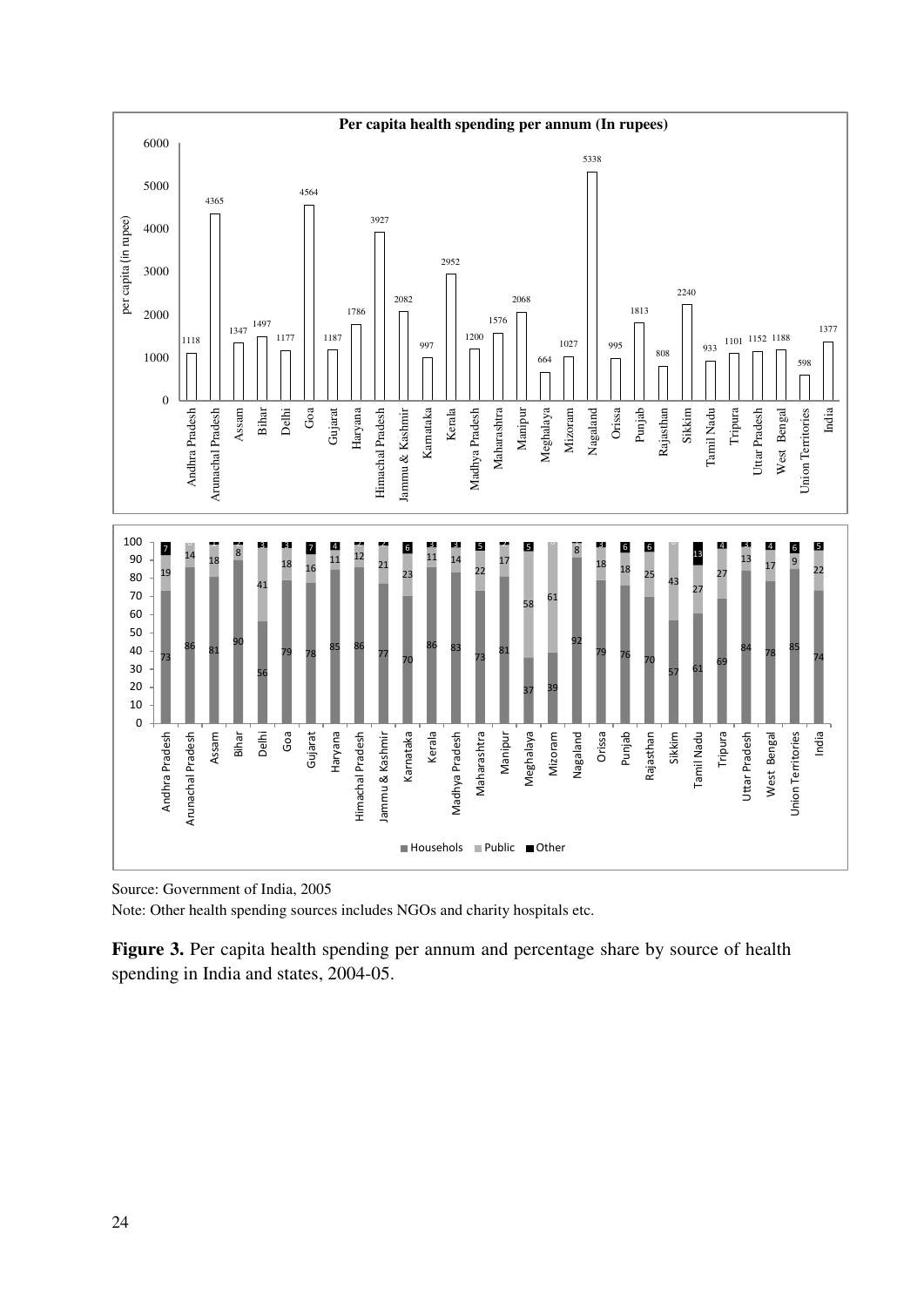| <b>Key Features</b>                                   | Voluntary health insurance schemes (market products)                                                                                                                                                                                                                                                           |                                                                                                                                                                                                                                                                                                                                                                                           | <b>Social Health Insurance (SHI)</b>                                                                                                                                                                                                                                                                                                                                                                                                                                                                                                                                                                                                                                                                                                                                                                                      | <b>Insurance offered by NGOs /</b><br>community<br><b>based</b><br>health<br><i>insurance</i>                                                                                                                                                                                                                                                                                                                                                                                                                                                 |
|-------------------------------------------------------|----------------------------------------------------------------------------------------------------------------------------------------------------------------------------------------------------------------------------------------------------------------------------------------------------------------|-------------------------------------------------------------------------------------------------------------------------------------------------------------------------------------------------------------------------------------------------------------------------------------------------------------------------------------------------------------------------------------------|---------------------------------------------------------------------------------------------------------------------------------------------------------------------------------------------------------------------------------------------------------------------------------------------------------------------------------------------------------------------------------------------------------------------------------------------------------------------------------------------------------------------------------------------------------------------------------------------------------------------------------------------------------------------------------------------------------------------------------------------------------------------------------------------------------------------------|-----------------------------------------------------------------------------------------------------------------------------------------------------------------------------------------------------------------------------------------------------------------------------------------------------------------------------------------------------------------------------------------------------------------------------------------------------------------------------------------------------------------------------------------------|
| Owners of the Health<br><b>Insurance</b>              | Government                                                                                                                                                                                                                                                                                                     | Private companies                                                                                                                                                                                                                                                                                                                                                                         | Government                                                                                                                                                                                                                                                                                                                                                                                                                                                                                                                                                                                                                                                                                                                                                                                                                | NGOs/Trust Hospitals/ Micro Finance<br>Institution (MFIs)                                                                                                                                                                                                                                                                                                                                                                                                                                                                                     |
| <b>Schemes</b>                                        | General Insurance Corporation (GIC) and its<br>four subsidiary companies: National Insurance<br>Corporation, Assurance Company, Oriental<br>Insurance Company and United Insurance<br>Company.<br>Life Insurance Corporation (LIC) of India.                                                                   | Tata IAG Bajaj Alliance, ICICI, Royal<br>Sundaram, and Cholamandalam amongst<br>others are offering health insurance<br>schemes                                                                                                                                                                                                                                                           | Central Government Health Scheme (CGHS),<br>Employees State Insurance Scheme (ESIS),<br>Universal Health Insurance Scheme (UHIS).<br>State government sponsored schemes                                                                                                                                                                                                                                                                                                                                                                                                                                                                                                                                                                                                                                                   | Community Based Health Insurance<br>Schemes (CBHIs)                                                                                                                                                                                                                                                                                                                                                                                                                                                                                           |
| <b>Provisions</b>                                     | The General Insurance Corporation offers<br>Personal Accident policy, Jan Arogya policy,<br>Raj Rajeshwari policy, Mediclaim policy,<br>Overseas Mediclaim policy, Cancer Insurance<br>policy, Bhavishya Arogya policy and Dreaded<br>Disease policy<br>LIC offers Ashadeep Plan II and JeevanAsha<br>Plan II. | Bajaj Alliance offers three health insurance<br>schemes namely, Health Guard, Critical<br>Illness Policy, and Hospital Cash Daily<br>Allowance Policy.<br>Provides cash less benefit and medical<br>reimbursement of hospitalization expenses<br>(pre and post-hospitalization) at various<br>hospitals across the India.<br>ICICI Lombard offers Group Health<br><b>Insurance Policy</b> | CGHS:<br>1. First-level consultation and preventive health care<br>service through dispensaries and hospitals under the<br>scheme, 2. Consultation at a CGHS dispensary /<br>polyclinic or CGHS wing at a recognized hospital. 3.<br>Treatment from a specialist through referral,<br>emergency treatment in private hospitals and outside<br>India.<br>ESIS:<br>Depending on 'allotment' as per the ESI Act. 1.<br>Outpatient medical care at dispensaries or panel clinics,<br>2. Consultation with specialist and supply of special<br>medicines and tests in addition to outpatient care; 3.<br>Hospitalization, specialists, drugs and special diet.<br>4. Cash benefits: Periodical payments to any insured<br>person in case of sickness, pregnancy, disablement, or<br>death resulting from an employment injury. | Three type of provisions 1) Dual role<br>of providing care and running the<br>insurance programme (e.g. ACCORD,<br>VHS). 2) NGO is the insurer,<br>purchases care from independent<br>providers<br>(e.g.<br>Tribhuvandas<br>Foundation, DHAN Foundation) 3)<br>NGOs plays the intermediate role of<br>agent purchasing care from providers<br>and insurance companies (TPA, e.g.<br>SEWA, Karuna Trust, BAIF).<br>The benefits offered are mainly in<br>terms of preventive care, though<br>ambulatory and in-patient care is also<br>covered |
| <b>Premium Based on</b>                               | Premiums are calculated based on age and sum Actuarial Risk (Age, Sex, Disease)<br>insured                                                                                                                                                                                                                     |                                                                                                                                                                                                                                                                                                                                                                                           | Premiums based on income<br>CGHS: Pay/pension Contribution<br>ESIS: All contributions are deposited by the employer.                                                                                                                                                                                                                                                                                                                                                                                                                                                                                                                                                                                                                                                                                                      | The premium are usually flat rate                                                                                                                                                                                                                                                                                                                                                                                                                                                                                                             |
| Choice of Providers<br>Eligibility<br>and<br>Coverage | 5-80 years (children 3-5 years covered with<br>their parents)                                                                                                                                                                                                                                                  | Bajaj Alliance and ICICI $-5$ to 75 year (not<br>allowing entry to those over 55 year age)<br>mostly restricted in HMO system.<br>Royal Sundaram- no age limit apply                                                                                                                                                                                                                      | CGHS:<br>Employees of the Central Government (excepting<br>railways, Armed Forces pensioners and Delhi<br>Administration), pensioners, widows of Central<br>Government employees, Delhi Police employees,<br>Defense employees and dependants residing in 24<br>specified<br>locations<br>ESIS:<br>Employees<br>dependants)<br>working<br>(and<br>$\frac{1}{2}$<br>establishments employing ten or more persons (with<br>power) or twenty or more persons (without power) and                                                                                                                                                                                                                                                                                                                                             | Typically<br>targeted<br>at<br>poorer<br>populations living in communities.<br>Often there is<br>a problem with adverse selection<br>because of a large number of high-risk<br>members, since premiums are not<br>based on assessment of individual risk<br>status.                                                                                                                                                                                                                                                                           |